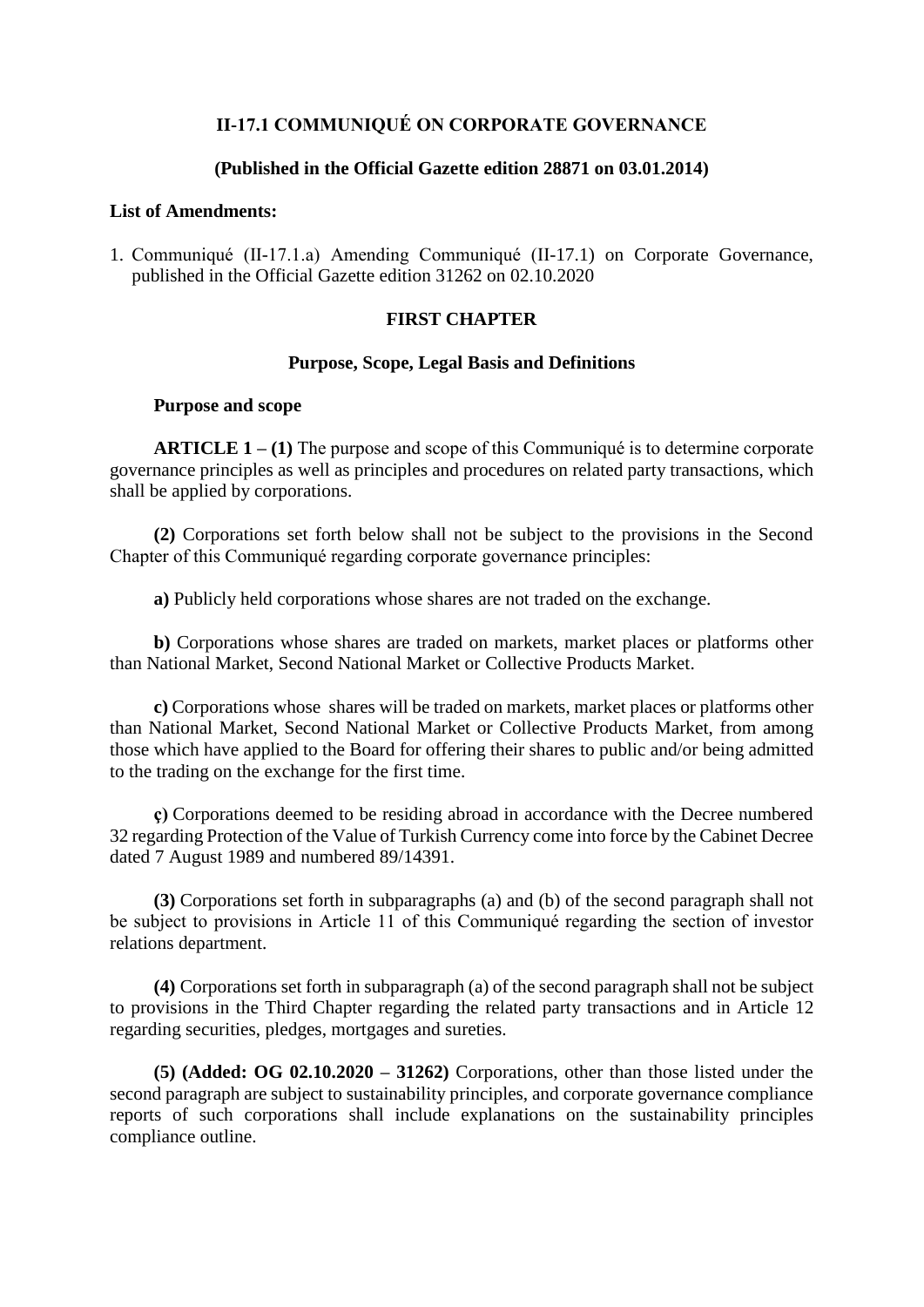### **Legal Basis**

**ARTICLE 2 – (1)** This Communiqué is prepared in reliance upon Article 17 of the Capital Markets Law dated 6 December 2012 and numbered 6362.

### **Definitions and Abbreviations**

**ARTICLE 3 – (1)** For the purpose of this Communiqué, following definitions and abbreviations shall apply;

**a)** Subsidiaries: Subsidiaries defined in the Turkish Accounting Standards,

**b)** Bank: Banks defined in the Banking Law dated 19 October 2005 and numbered 5411,

**c)** Exchange: Exchange defined in subparagraph (ç) of the first paragraph of Article 3 of the Law,

**ç)** Financial Institutions: Financial institutions defined in the Banking Law except for the development and investment banks,

**d)** Financial reports: Reports consisting financial statements, annual reports and statements of responsibility,

**e)** Financial statements: A statement of financial position, a statement of profit or loss and other comprehensive income, a statement of cash flows and a statement of changes in equity,, together with their footnotes

**f)** Corporation: Corporations the shares of which are offered to public or are deemed to be offered to public,

**g)** Related party: Related party defined in the Turkish Accounting Standards,

**ğ)** Related party transactions: Related party transactions defined in the Turkish Accounting Standards,

**h)** Joint venture: Joint ventures defined in the Turkish Accounting Standards,

**ı)** Associates: Associates defined in the Turkish Accounting Standards,

**i)** Law: Capital Markets Law dated 6 December 2012 and numbered 6362,

**j)** PDP: Public Disclosure Platform,

**k)** Board: Capital Markets Board,

**l)** CRA: Central Registry Agency

**m)** Common and continuous transactions: Transactions in same qualification of the corporations fulfilled or to be fulfilled at least two times in one year accounting period, within the scope of their ordinary activities either commercial or not.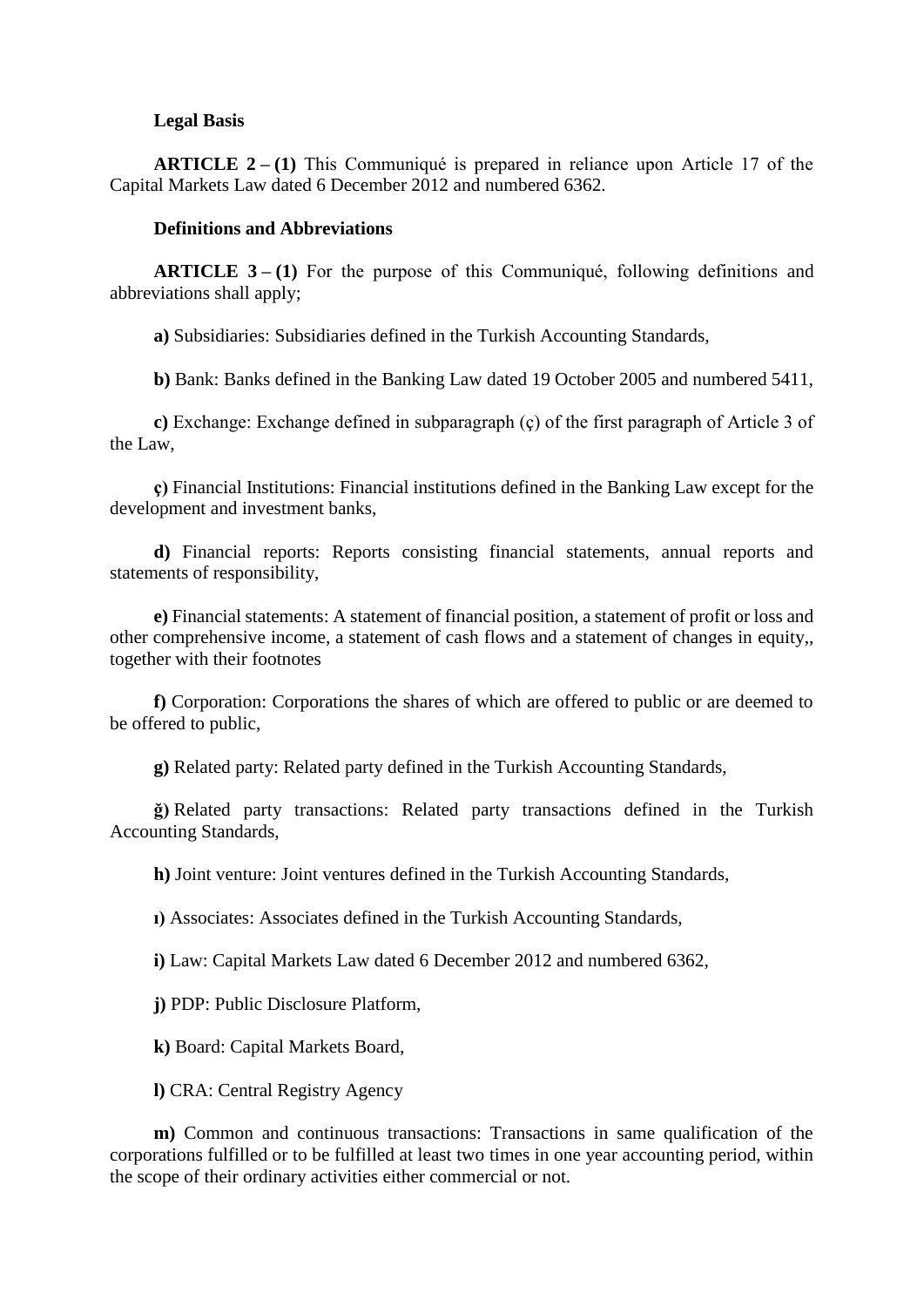### **SECOND CHAPTER**

### **Corporate Governance Principles**

#### **Corporate Governance Principles**

**ARTICLE 4–(1)** Corporate governance principles to be taken as basis by the corporations are set forth in the annex to this Communiqué.

### **Implementation of corporate governance principles**

**ARTICLE 5 – (1)** Corporations are liable to implement corporate governance principles numbered (1.3.1.), (1.3.5.), (1.3.6.), (1.3.9.), (4.2.6.), (4.3.1.), (4.3.2.), (4.3.3.), (4.3.4.), (4.3.5.),  $(4.3.6), (4.3.7), (4.3.8), (4.5.1), (4.5.2), (4.5.3), (4.5.4), (4.5.9), (4.5.10), (4.5.11),$  $(4.5.12)$ ,  $(4.5.13)$ ,  $(4.6.2)$  and  $(4.6.3)$  from among those set forth in the annex to this Communiqué.

**(2)** With respect to designation and supervision of corporate governance principles set forth in the Annex to this Communiqué, which shall be mandatory to apply, corporations, whose shares are traded on National Market, Second National Market and Collective Products Market of the exchange shall be divided into three groups in accordance with their systemic significance considering their market values and the market values of the shares in active circulation. The average of the closing prices in the second session of the last trading days of March, June, September and December and the rates of the shares in active circulation shall be the basis of the calculation of the market price and the price of the shares in active circulation. In cases where different share groups of the same corporation are traded on the exchange, all of such groups shall be taken into consideration. This calculation shall be made by the Board each year in January to re-determine the groups in which the corporations are included and the list shall be published in the Board Bulletin. The numerical thresholds to be used accordingly for grouping are set forth below:

**a)** First group: Corporations whose average market value is above TRY 3 billion and average market value in actual circulation is above TRY 750 million.

**b)** Second group: Corporations among those excluded from the first group, the average market value of which is above TRY 1 billion and average market value in actual circulation is above TRY 250 million.

**c)** Third group: Corporations among those excluded from the first and second groups, the shares of which are traded on National Market, Second National Market and Collective Products Market.

**(3)** The corporation which is announced by the Board that has risen to an upper group as a result of a change in its market value and/or rate of share in actual circulation shall be subject to corporate governance principles relating to the new group as of the year following the year to which the calculation is relevant. Contrary situation shall not require a change in the corporate governance principles to which the corporation is subject. Compliance with principles relevant to the new group shall be ensured as of the date of the earliest meeting of general assembly following the announcement in the Board Bulletin of the Board decision on inclusion in the new group.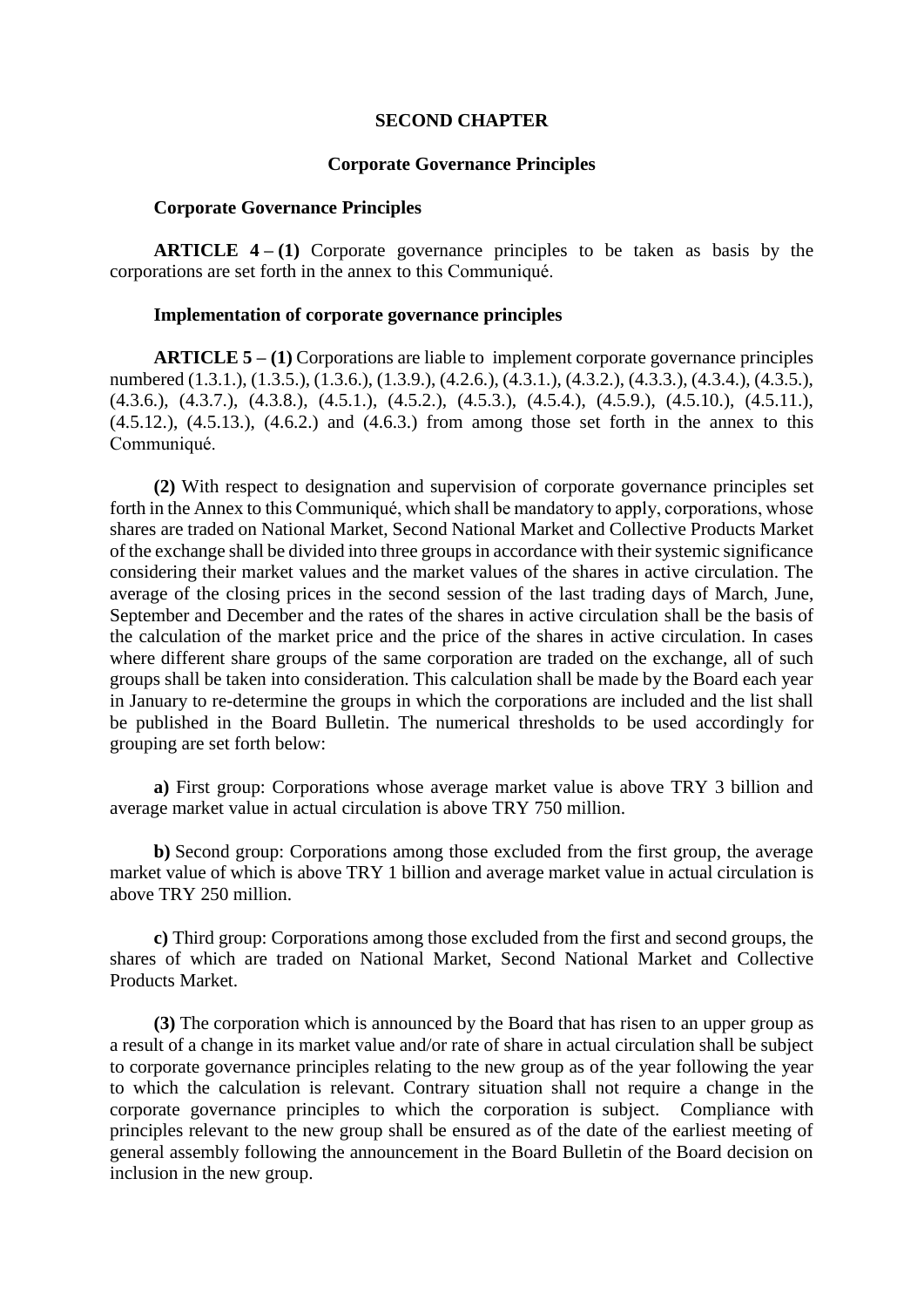**(4)** Corporations which have applied to the Board for offering their shares to public and/or being admitted to the trading on the exchange for the first time shall be subject to the liabilities of the corporations in the third group until the list stated in the second paragraph has been announced, and they shall be obliged to ensure compliance as of the date of the earliest meeting of the general assembly following the admission of their shares to trading on the exchange.

**(5)** The third paragraph of the principle numbered (4.3.7.) and the second paragraph of the principle numbered (4.3.8.) shall not be applied for the corporations in the second and the third groups. Any event that the Board does not issue a negative opinion on the candidates for independent member of board of directors shall not mean that the independence of the candidate has been warranted by the Board or the public.

**(6)** It is sufficient that the independence criterion set forth in the subparagraph (d) of the first paragraph of the principle numbered (4.3.6.) is ensured by at least half of the independent members.

### **Exemptions in implementation of corporate governance principles**

**ARTICLE 6 – (1)** The criteria stated under the principle numbered (4.3.4.) regarding the number of independent board members shall not be applied for the third group corporations, and provided that an application made in relation thereto is accepted by the Board, for joint ventures, with the exception of banks, where management control is shared equally based on a contract, among two real persons or legal entities who, are not related in terms of capital, management or auditing, and who hold in equal rates at least 51 % of capital, independent from each other and where affirmative votes of both parties are required for significant decisions with regard to the corporation. It shall be sufficient for such corporations to have two independent members.

**(2)** Conditional on obtaining the affirmative opinion of the Board, the criteria set forth in subparagraphs  $(c)$  and  $(g)$  of the first paragraph of the principle numbered  $(4.3.6)$  shall not be required and the principle numbered (4.3.7) regarding the election of these members shall not be applied in respect of the independent members of board of directors of the corporations the main field of activity of which is to use a license or a concession granted by public authorities or institutions either for a temporary or permanent term in for rendering a public service, or of corporations, in which public authorities or institutions have privileged shares and the shares of which are traded on National Market, Second National Market and Collective Products Market.

**(3)** Banks the shares of which are traded on National Market, Second National Market and Collective Products Market shall comply with the principles herein, with respect to the implementation of the principles numbered (4.3.2.), (4.3.3.) and (4.3.4.).

**a)** Number of independent board members may be determined by banks, provided that it is not less than three. Board members who are appointed as an audit committee member within the bank's organizational structure shall be considered as independent board members under this Communiqué. The Qualifications set forth in the principle numbered (4.3.6) shall not be required and the principle numbered (4.3.7) and (4.3.8) regarding the election of these members shall not be applied in respect of the audit committee members of the banks.

**b)** Qualifications set forth in the principle numbered (4.3.6) shall be required in any case with respect to independent board members who will not be appointed in the audit committee,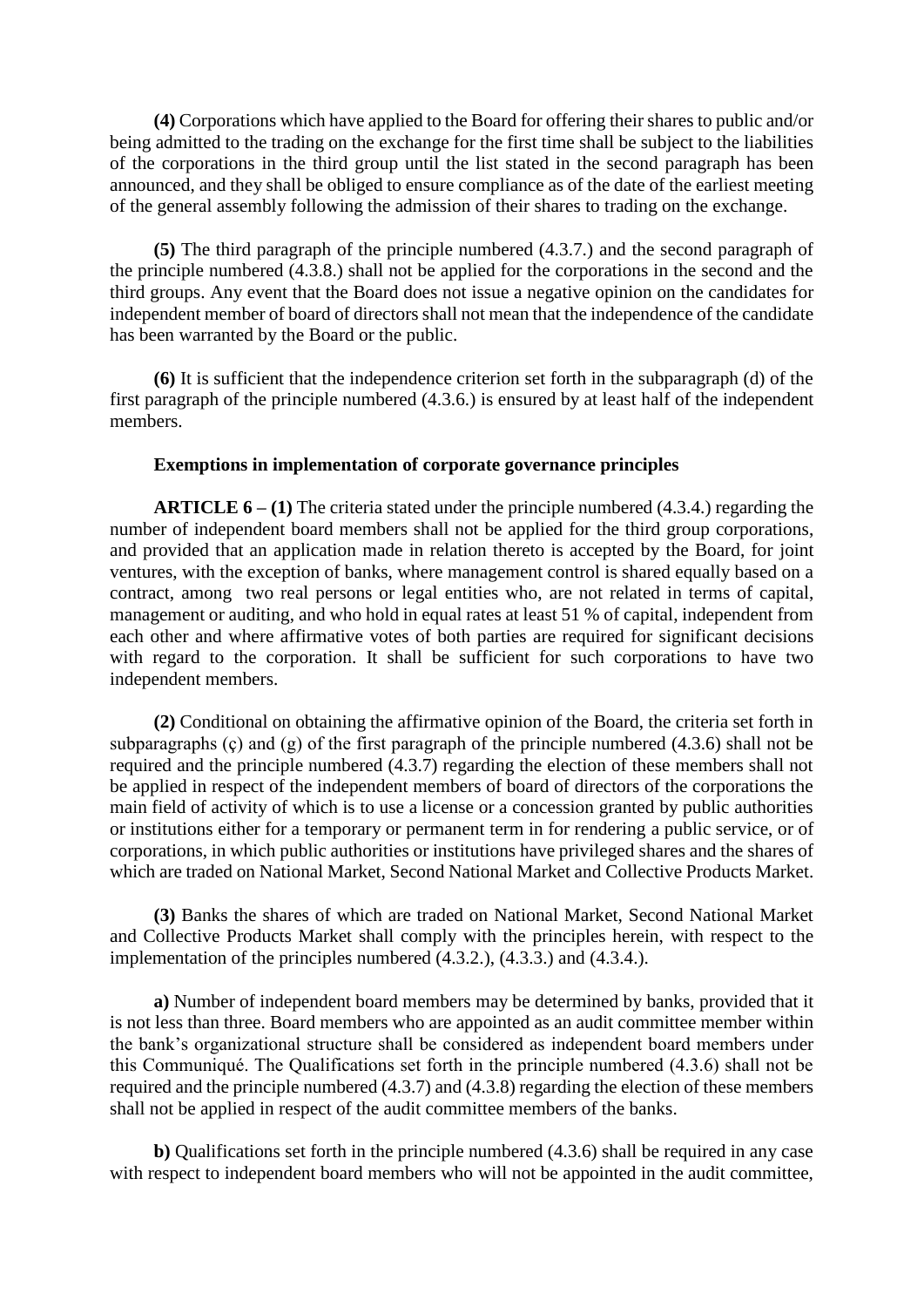and for at least one member in cases where all independent members of board of directors are appointed in the audit committee, and principles numbered (4.3.7) and (4.3.8) shall apply with regard to the election of such independent member or members.

**(4)** Execution by investment companies of transactions stated under the principle numbered (1.3.9) shall be possible without the requirement of approval by the general assembly, even though the majority decision quorum of independent members is not provided. However in this case, the reasoned opposition of the majority of independent members of board of directors shall be disclosed at PDP and the shareholders shall be informed on the matter by an additional agenda item at the earliest meeting of the general assembly to be conducted.

**(5)** In cases where there are reasonable grounds, persons who do not comply with one or some of the independence criteria may be elected by the general assembly as independent members of board of directors, limited to maximum one year of provisional term subject to the consent of the Board. The independence criterion that is not complied with shall be disclosed at PDP together with its ground for non-compliance.

# **Measures to be taken upon breach of the obligation to comply with corporate governance principles**

**ARTICLE 7 – (1)** In cases where the compliance obligation is not performed as set forth in this Communiqué or within the term granted by the Board, the Board shall be authorized to take decisions providing fulfillment of the compliance liability and conduct the relevant transactions ex officio.

**(2)** Even if a specific time period is not designated or granted for fulfillment of the compliance obligation, the Board shall be authorized to request cautionary injunction exempt from all kinds of guarantee, to file a lawsuit for determination of the illegality of activities breaching compliance obligations or for cancellation of these activities, to request a court decision that will result in the way that leads to the fulfillment of compliance. A compliance proposal involving the transactions required for compliance with corporate governance principles shall be added to the request to be submitted to the court.

**(3)** In cases where, although corporations have the required number of board members, the board of directors or the general assembly does not fulfill the required transactions or take required resolutions in order to ensure compliance with mandatory corporate governance principles, the Board shall grant a term of 30 days to these corporations. In case the transactions required for compliance have not been fulfilled within the granted time period, the Board shall appoint ex officio independent members of board of directors in required number that is necessary for the board of directors to convene and to take resolution in accordance with Article 17 of the Law and to fulfil the independence criterion. Upon consent of the Board, the new board of directors shall make required amendments to the articles of association to provide compliance with mandatory corporate governance principles and shall register these amendments with the trade registry and have them announced.

### **Corporate Governance Principles Compliance Reports**

**ARTICLE 8 – (1) (As amended: OG 02.10.2020 – 31262)** Annual reports shall include information as to whether or not corporate governance principles set forth in the annex to this Communiqué are implemented, if not, it shall include a reasoned explanation with this regard,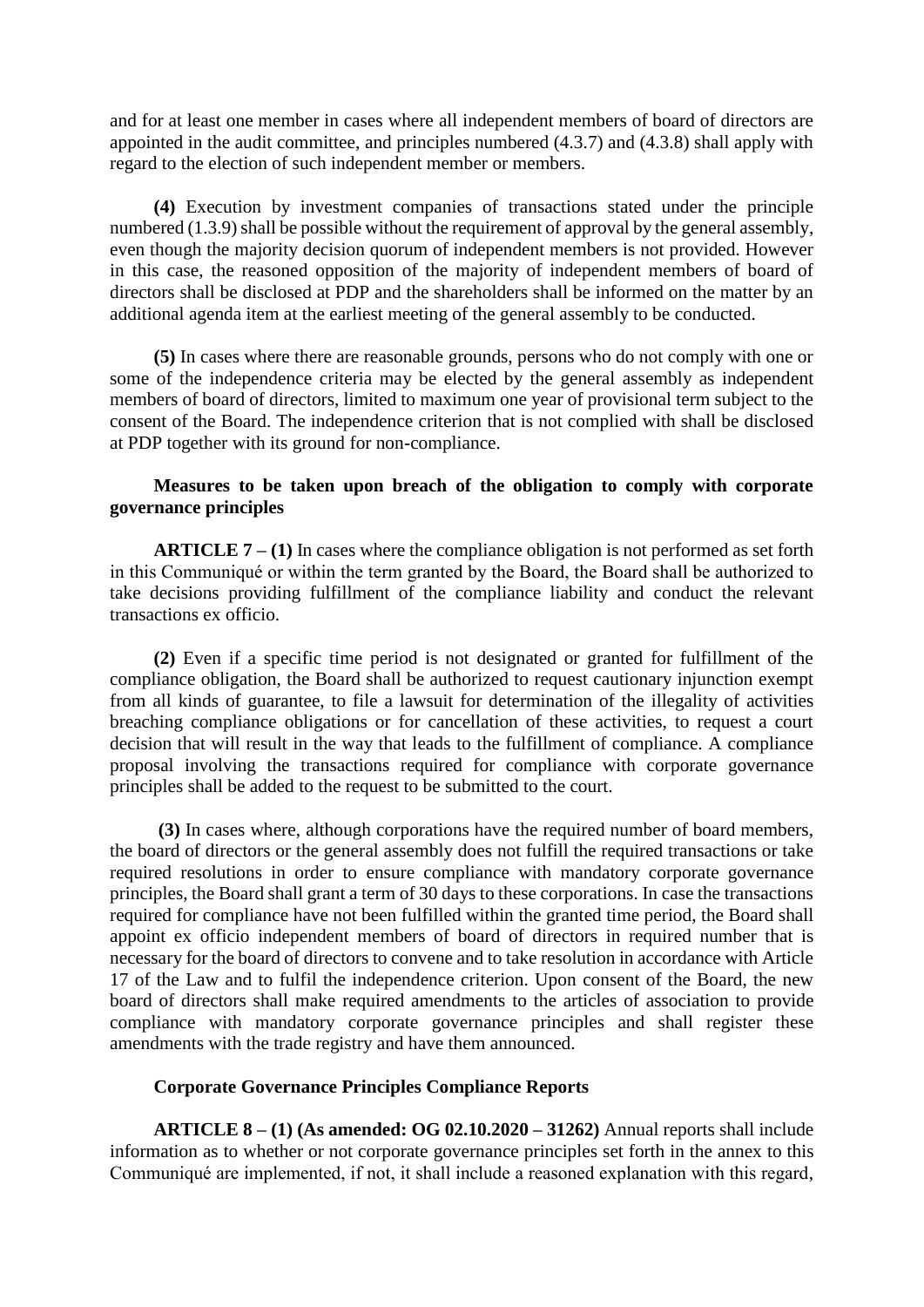any conflicts of interest that arise due to non-compliance with the principles, and explanations as to whether or not the corporation has plans to change management practices in the future in line with the relevant principles. Annual reports shall also include information as to whether or not sustainability principles are complied with, and if not, a reasoned explanation relating thereto, and explanations on impacts to environmental and social risk management due to noncompliance. In case there is a significant amendment within the period on these explanations, such amendments shall be included within the interim activity report. **(2)** Principles as to the content and publication of the Corporate Governance Principles Compliance Reports shall be designated by the Board and the format of the reports shall be announced by the Board.

**(3) (Added: OG 02.10.2020 – 31262)** The implementation of sustainability principles announced by the Board shall be voluntary. Principles with respect to the contents and publication of the sustainability principles compliance outline shall be determined and announced by the Board.

### **THIRD CHAPTER**

#### **Related Party Transactions**

#### **Transactions to be conducted with related parties**

**ARTICLE 9 – (1)** Corporations and subsidiaries thereof, prior to initiating transactions set forth in the second and third paragraphs to be conducted with their related parties shall take a resolution of board of directors designating the principles of the transaction to be conducted.

**(2)** With respect to transactions between corporations and their subsidiaries with their related parties, in cases where,

**a)** In transactions similar to asset and service purchase and transactions involving obligation transfers, the ratio of the transaction amount to total assets as of the latest financial statements disclosed to public, or to revenue as of the latest financial statements disclosed to public or to the value of the corporation to be calculated on the basis of the average of the weighted average of the daily corrected prices of the six-month term prior to the board of directors resolution date,

**b)** In transactions similar to asset and service sale, the ratio of the transaction amount (in case the net book value of the asset is higher, the rate of the net book value) to total assets as of the latest financial statements disclosed to public, or to revenue (in cases that the asset is transferred, leased out or right in rem is established thereon, the rate of profit earned from the asset as of the latest financial statements comparing to the profit of the corporation before the taxation on its ongoing operations) as of the latest financial statements disclosed to public, or to the value of the corporation to be calculated on the basis of the average of the weighted average of the daily corrected prices of the six-month term prior to the board of directors resolution date,

is foreseen to be more than 5%, before the transaction it is mandatory to have an appraisal made by an institution designated by the Board. In cases where assets subject to transaction are shares, and the transfer of such shares stock is conducted on the exchange, then a separate appraisal report shall not be required. In lease transactions and/or other transactions in which cash flows can be isolated with certainty, actual net value of the total lease income/expense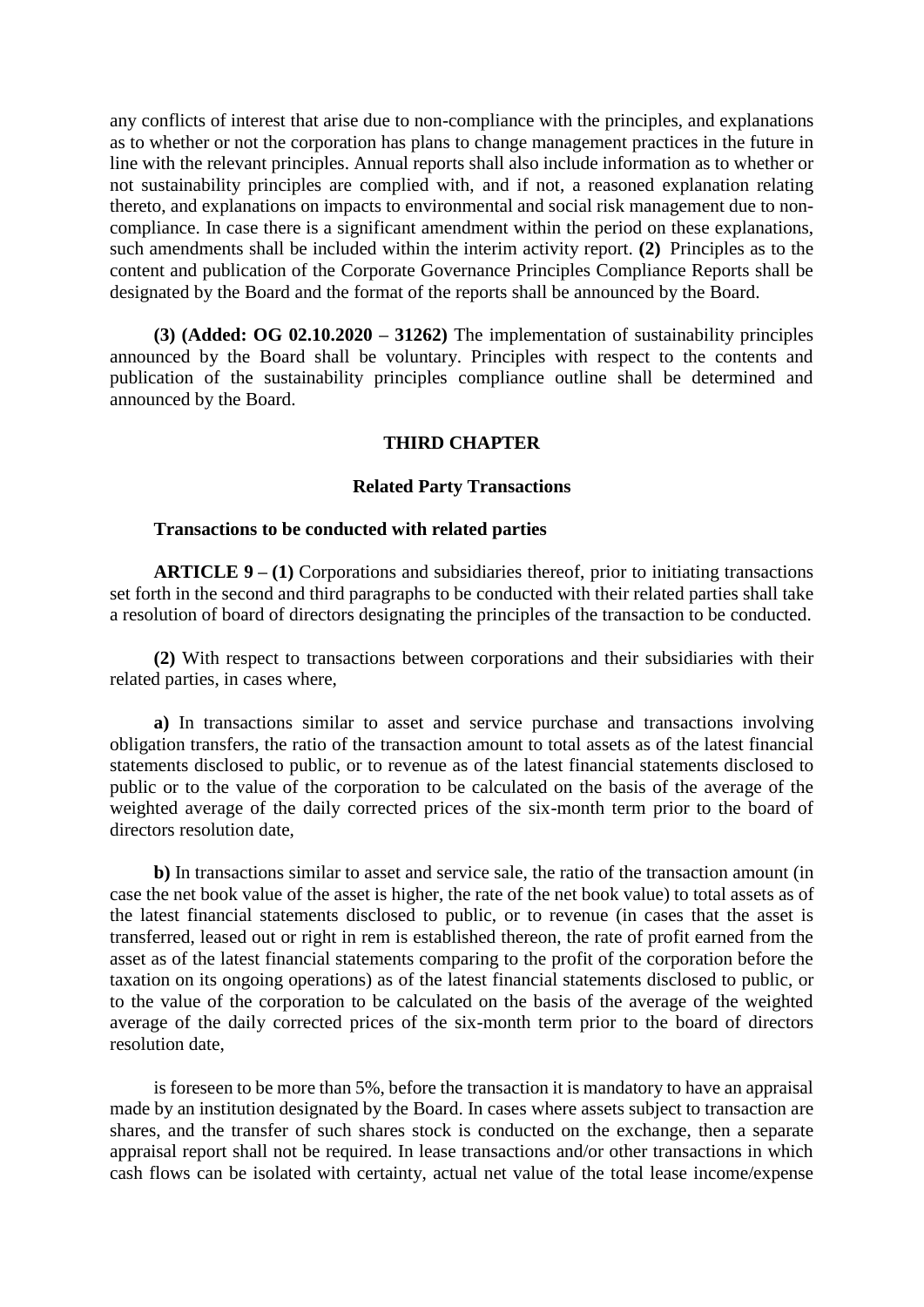and/or other income/expense calculated in accordance with the reduced cash flow method shall be taken into consideration as the transaction amount. In cases where, the ratios calculated under the principles stated herein are negative or non-applicable for reasons such as obtaining unreasonably high results, such rate shall not be taken into consideration during appraisal and this situation shall be disclosed at PDP in a manner including a satisfactory explanation. Provisions regarding common and continuous transactions set forth in Article 10 are reserved.

**c)** In cases where the amount corresponding to 5% of the revenue is lower than the amount corresponding to one per thousand of the total equity capital; rate based on revenue shall not be deemed applicable.

**ç)** In relation to banks, revenue interest yield earned from their major field of activity.

**3)** In cases where it is foreseen that a ratio above 10% may be achieved with respect of the ratios stated under the second paragraph, approval by the majority of the independent board members shall be required in the resolution of board of directors regarding the transaction, in addition to the obligation of having made an appraisal. Members of board of directors who are related parties shall not vote in the board of directors meeting in which this subject will be discussed. In cases where the majority of independent board members do not approve such a transaction, this situation shall be disclosed at PDP in a manner including a satisfactory explanation and the transaction shall be submitted to the approval of the general assembly. In these general assembly meetings, resolution shall be taken through voting, in which parties to the transaction and the persons related thereto shall not vote. Meeting quorum shall not be required in general assembly meetings to be made in situations stated in this Article. Resolutions shall be taken by the simple majority of those who have voting rights. Resolutions of board of directors and of general assembly which have not been taken pursuant to the principles stated in this paragraph shall not be deemed valid.

**(4)** Real estate, integral parts of real estate, real estate projects and rights attached to real estate that are included in the transaction shall be subject to appraisal according to the regulations of the Board regarding real estate appraisal.

**(5)** Appraisal services provided in cases other than the fourth paragraph shall be made according to the regulations of the Board regarding appraisal.

**(6)** In cases where it has been decided to execute the related party transaction, direct or indirect relations among the parties to the transaction, features of the transaction, a summary of the appraisal report including assumptions used in the appraisal and appraisal results; and if transactions have not been conducted in accordance with the results obtained in the appraisal report, the ground for this situation shall be disclosed at PDP under the regulations of the Board on public disclosure.

**(7)** This Article shall not apply to portfolio management services, investment advice services and intermediary services for sale and purchase of securities, that investment companies receive from their related parties.

**(8)** Banks and financial institutions are not obliged to fulfill the obligations set forth in this Article for related party transactions arising from their ordinary activities.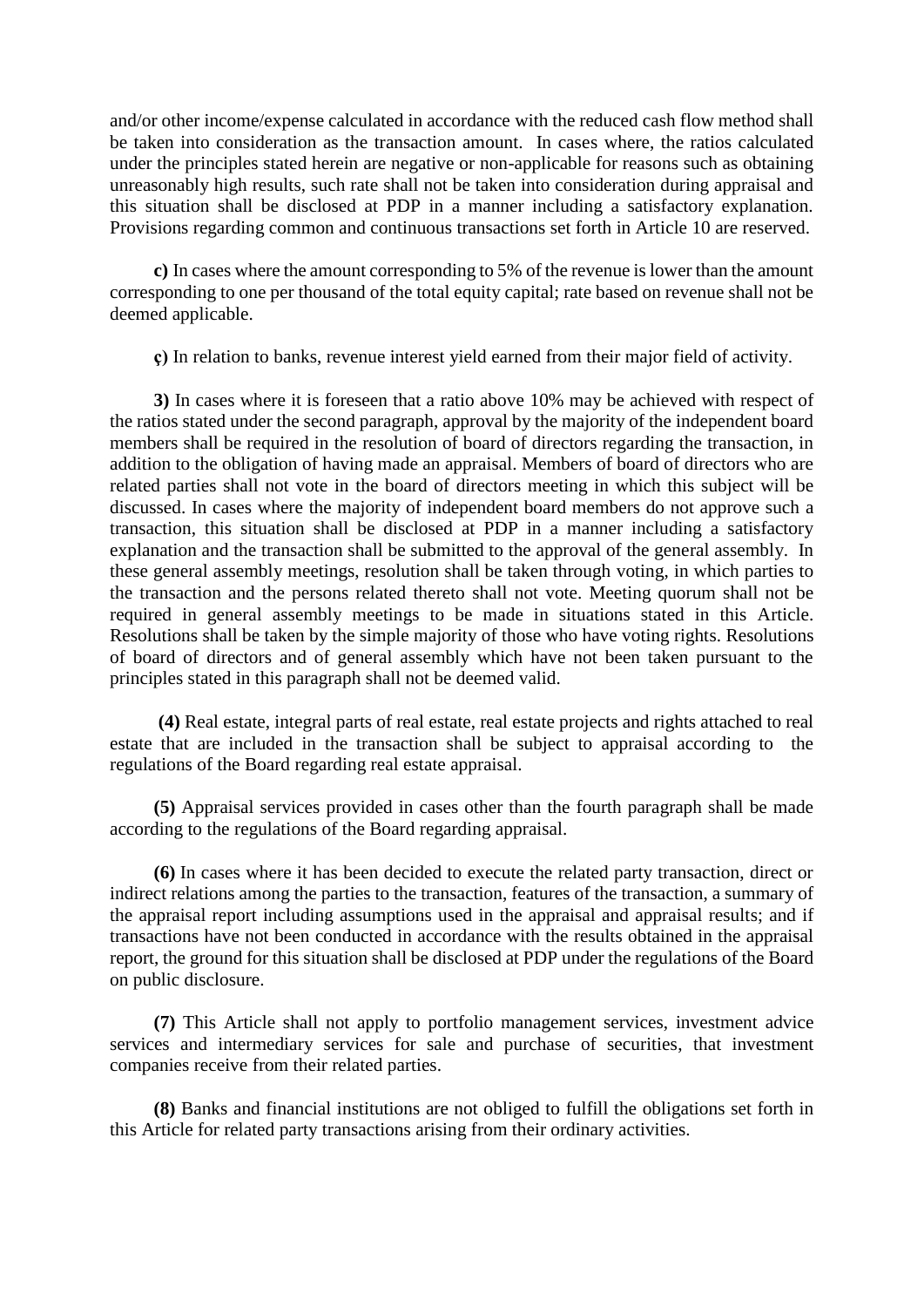**(9)** The Board, if an when it deems necessary regardless of the ratios stated in this Communiqué, may impose an appraisal obligation for transactions between corporations or corporations' subsidiaries and their related or non-related parties, and the disclosure of appraisal results to public under the principles set forth in this Communiqué.

### **Common and continuous transactions**

**ARTICLE 10 – (1)** The scope of the common and continuous transactions between the corporations and subsidiaries thereof with their related parties and the conditions as to these transactions shall be resolved by the board of directors. In case a significant amendment is made within the scope and the conditions of these transactions, a new resolution of board of directors shall be taken.

**(2)** In cases where it has been foreseen that the rate of the amount of common and continuous transactions between the corporations and subsidiaries thereof with their related parties within an account period, compared to

**a)** For purchases, the cost of sales in the latest annual financial statements disclosed to public,

**b)** For sales, the revenues in the latest annual financial statements disclosed to public,

exceed 10%, the board of directors of the corporation shall, in addition to its resolution, issue a report regarding the conditions of the transactions and comparison thereof with the market conditions and the entire report or its result only shall be disclosed at the PDP. Transactions with similar features shall be evaluated collectively for the calculation of the rates, yet transactions with the same corporation that encompass different features shall be deemed as separate transactions. In cases where the majority of the independent board members do not approve such transactions, the ground for opposition shall be disclosed at the PDP.

**(3)** Reports to be issued according to the second paragraph shall include at least the following issues:

**a)** Information on parties to the transaction including their trade name, their activities in relation to the corporation, whether it is a public corporation or not, and summary annual financial information including total assets, operation profits, net sales, and similar information.

**b)** General information on the feature of the relations with the corporations, which are party to the transaction and the effects thereof on the operations of the corporation,

**c)** Date, subject and significant issues of the contract that the transaction is based on, provided that they are not commercial secrets, and in case such information has been disclosed in a document such as prospectus in the past, information on this matter.

**ç)** Criteria employed during the evaluation of the compatibility of the transaction with market conditions.

**d)** Evaluation as to whether the transaction is compatible with market conditions.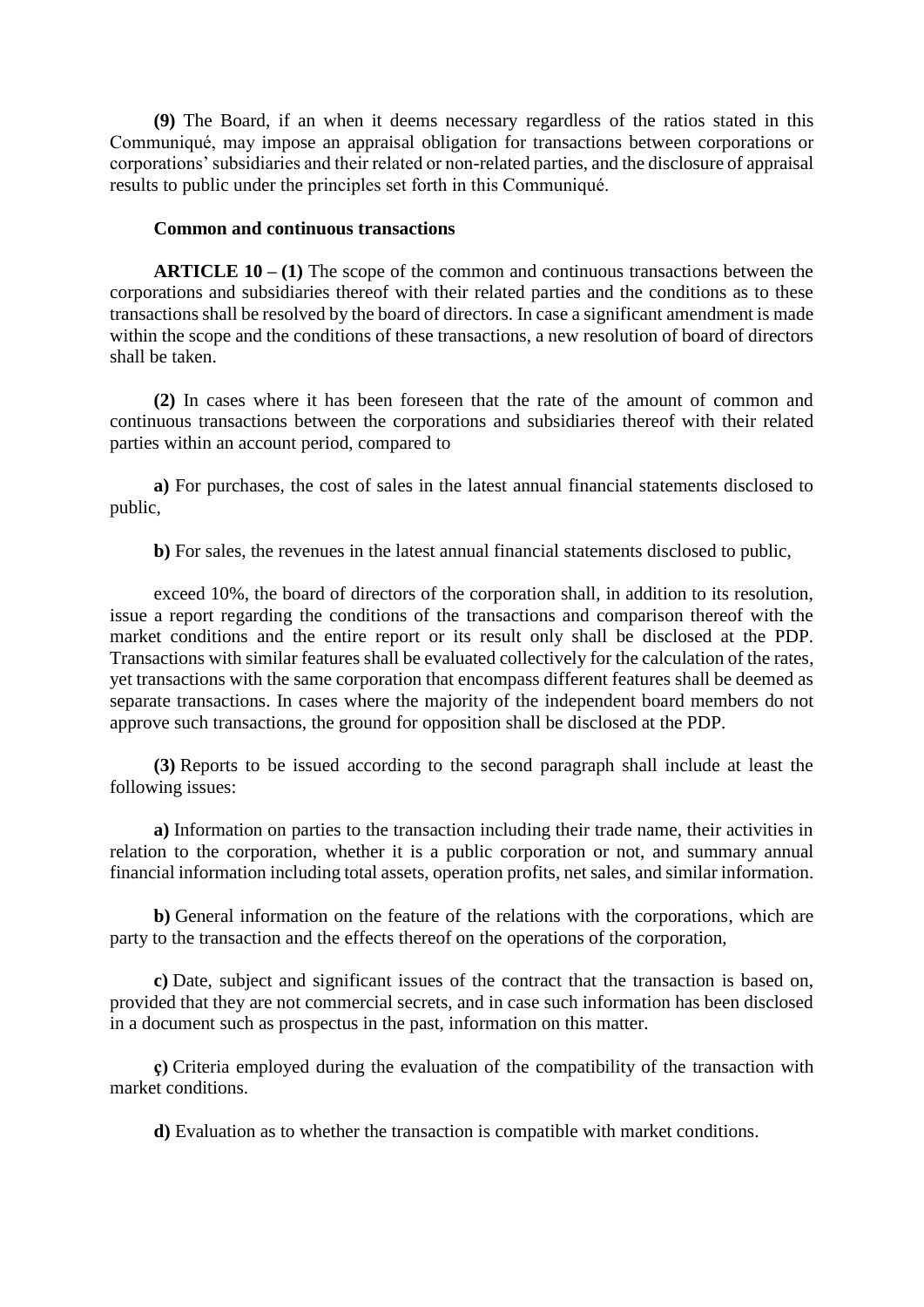**(4)** Provisions of this Article shall not apply with respect to dividend distributions, exercise of the right to acquire new shares in capital increases, and payments in relation to financial rights of managers, and portfolio management, investment advice and intermediary services for sale and purchase of the securities, received by securities investment companies, real estate investment companies and venture capital investment companies from their related parties as well as related party transactions arising from ordinary activities of banks and financial institutions.

### **FOURTH CHAPTER**

#### **Other Obligations**

#### **Investor relations department**

**ARTICLE 11 – (1)** Investor relations department shall be established in order to ensure communication between corporations and investors, and this department shall function directly under the general manager or vice general manager or one of the other equivalent executives and shall prepare a report at least once a year about the activities conducted, and submit this report to the board of directors.

**(2)** Manager of the investor relations department must have a "Capital Market Activities Advanced Level License Certificate" and a "Corporate Governance Rating Specialist License" and shall be employed in the corporation as a full time manager and be appointed as a member of the corporate governance committee. In so far, such personnel employed in securities investment companies are not required to be employed full time. The name, surname and contact information of the manager of the investor relations department and at least one of the department's employees, and the changes on these issues shall be disclosed at PDP under the regulations of the Board on material events. In the event that the department manager resigns, a new person shall be appointed within 30 days.

**(3)** The duty of the investor relations department may also be performed by various units provided that it is disclosed to public. In this case, the manager who is responsible for most duties shall be deemed as the manager of the investor relations department and the duties set forth in the first paragraph shall be performed by these personnel.

**(4)** For managers of the investor relations department of corporations included in the third group designated as per this Communiqué, it shall be adequate that they have either one of the "Capital Market Activities Advanced Level License Certificate" and "Corporate Governance Rating Specialist License" stated in the second paragraph or solely the "Basic License on Capital Markets Activities".

**(5)** Major duties of the investor relations department are as follows:

**a)** To ensure that records relating to correspondences between investors and the corporation and any other information or documents thereof are kept proper, secure and up-todate.

**b)** To respond to the written information requests of shareholders regarding the corporation.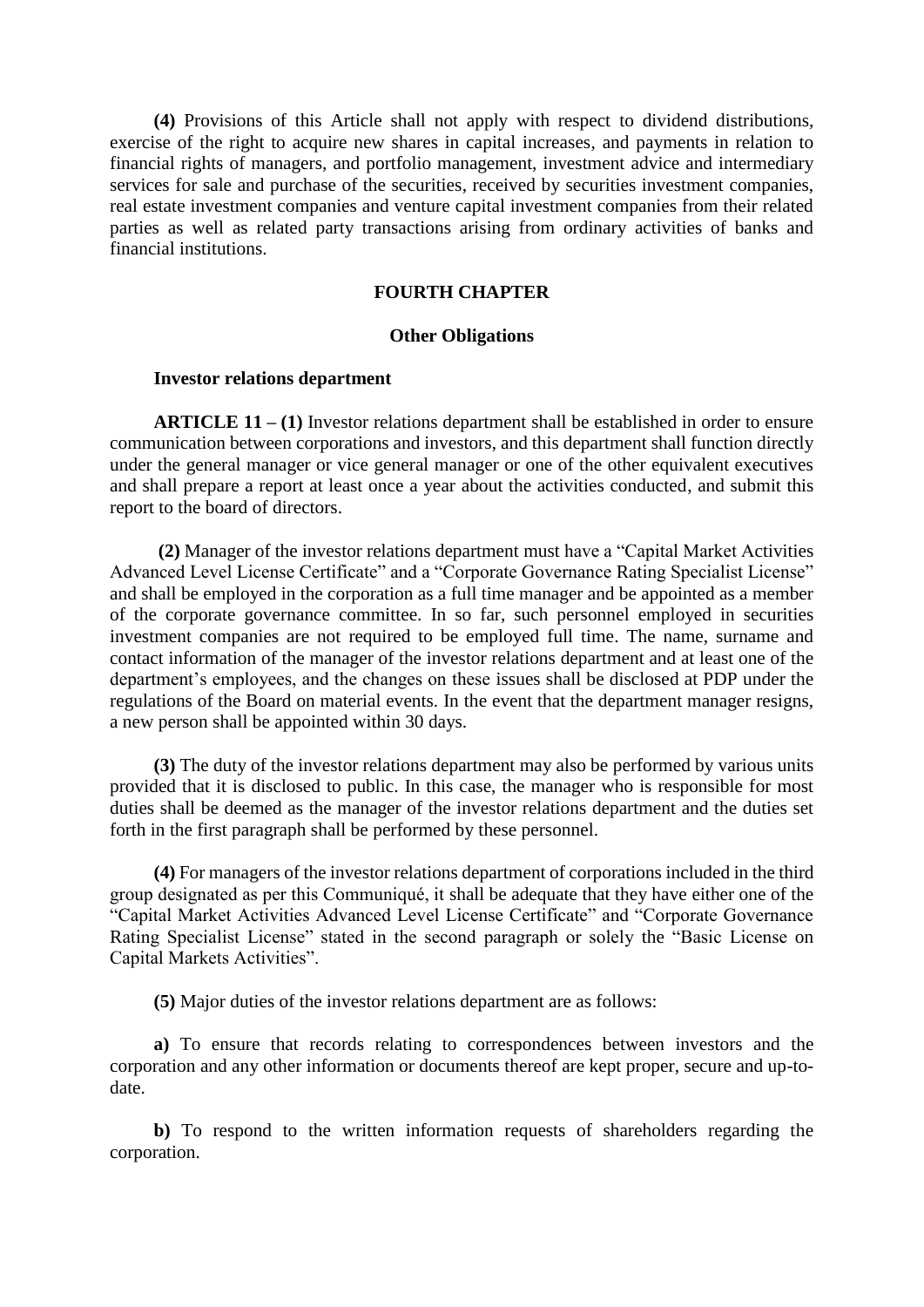**c)** To prepare documentation with respect to the general assembly meeting required to be submitted to the shareholders for their information and review and to take the measures in order to ensure that the general assembly meeting is conducted in accordance with the legislation, articles of association and other internal regulations.

**ç)** To supervise and monitor that liabilities arising from capital market legislation including any matters with respect to corporate governance and public disclosure are fulfilled.

**(6)** Corporations which have applied to the Board for offering their shares to public and/or for being admitted to trading on the exchange for the first time shall fulfill their obligations within the scope of this Article within six months as of the date on which their shares have been admitted to the trading on the exchange.

## **Collateral, pledge, mortgage and sureties**

**ARTICLE 12 – (1)** Corporations and subsidiaries thereof shall not provide collateral, pledge, mortgage and surety in favor of third parties, except those provided;

**a)** In favor of their own legal entity,

**b)** In favor of corporations that are fully consolidated in their financial statements,

**c)** In favor of other third parties for the purpose of conducting its own ordinary commercial activities.

**(2)** Collateral, pledge, mortgage and surety may be provided in favor of associates and joint ventures in which there is direct capital contribution, in proportion of the directly contributed capital share.

**(3)** Under any condition, approval of the majority of the independent board members shall be required in the resolution of board of directors relevant to granting collateral, pledge, mortgage and surety in favor of third parties for the purpose of conducting their ordinary commercial activities. Board members who are also a related party shall not vote in the board of directors meetings in which this subject will be discussed. In cases where the majority of the independent board members do not approve such transactions, their ground of opposition shall be disclosed at PDP.

**(4)** Securities, pledge, mortgage and surety provided in favor of third parties and the income and benefits obtained from the securities, pledge, mortgage and surety granted shall be included as a separate agenda item in the ordinary general assembly meeting.

**(5)** Corporations which have applied to the Board for offering their shares to public and/or for being admitted to trading on the exchange for the first time shall reduce their existing collateral, pledge, mortgage and surety in violation of this Article to zero by the end of the fourth year following the year on which their shares have been admitted to trading on the exchange.

**(6)** Provisions of this Article shall not apply with respect to the collateral, pledge, mortgage and surety provided in favor of third parties by investment companies, banks and financial institutions.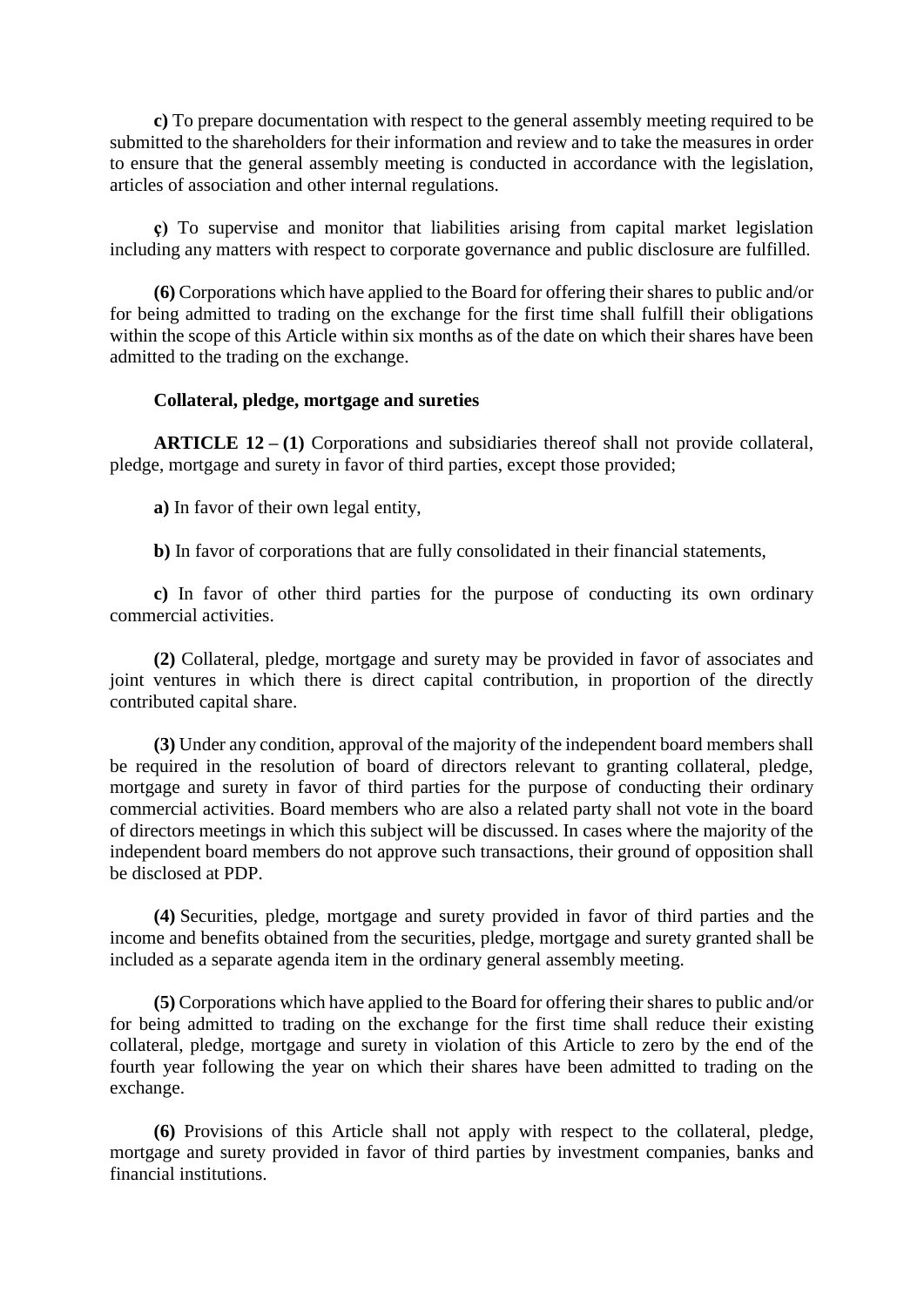### **FIFTH CHAPTER**

### **Miscellaneous and Final Provisions**

### **Rates and amounts**

**ARTICLE 13 – (1)** The Board is authorized to change the rates and the amounts in this Communiqué.

**(2)** Transactions may not be conducted with the purpose of staying below the limits and amounts set forth in this Communiqué, through such means as completion of a transaction in a number of times or changing accounting policies.

### **Authority of the Board**

**MADDE 14 – (1)** The Board, if deemed necessary, may impose obligations for corporations whose shares are not traded on the exchange considering criteria such as size of balance sheet and capital, and field of activity, and for banks whose shares are not traded on the exchange provided the the opinion of the Banking Regulatory and Supervisory Agency is obtained.

## **Repealed communiqués**

**ARTICLE 15 – (1)** Communiqué on Determination and Implementation of Corporate Governance Principles (Serial: IV, No: 56) published in the Official Gazette dated 30 December 2011 and numbered 28158 and Communiqué on Principles to be Followed by Joint Stock Corporations subject to Capital Markets Law (Serial: IV, No: 41) published in the Official Gazette dated 19 March 2008 and numbered 26821 have been repealed.

**(2)** References made in other regulations of the Board to the communiqués stated in the first paragraph shall be deemed made to this Communiqué.

### **Transition process**

**TRANSITIONAL ARTICLE 1 –** (**1)** Corporations must ensure compliance with Article 11 by 30 June 2014.

**(2)** Corporations must ensure compliance with Article 12 by 31 December 2014.

### **Enforcement**

**ARTICLE 16 – (1)** This Communiqué shall enter into force on the date of its publication.

### **Execution**

**ARTICLE 17 – (1)** The provisions of this Communiqué shall be executed by the Board.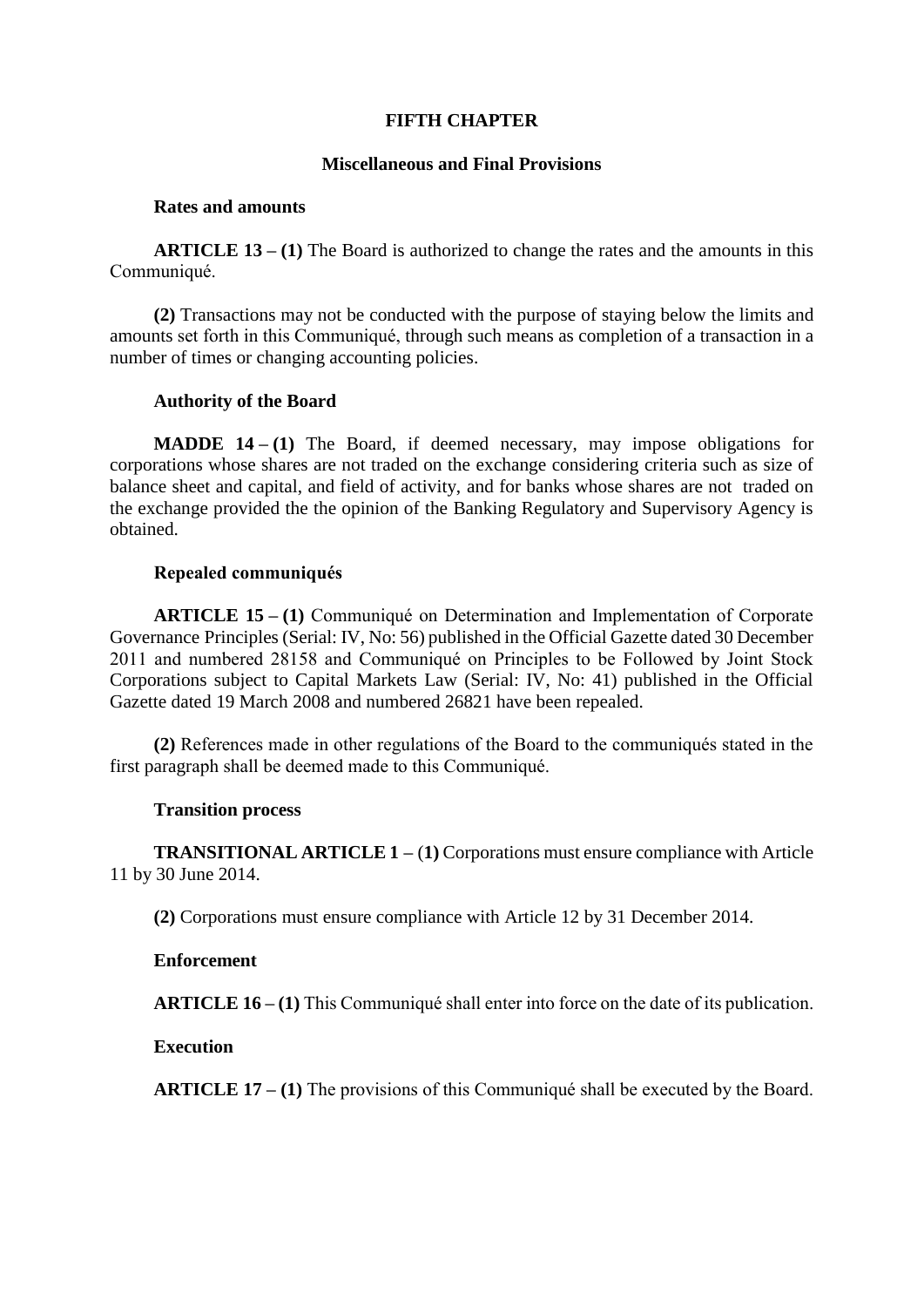# **ANNEX-1**

# **CAPITAL MARKETS BOARD**

#### **CORPORATE GOVERNANCE PRINCIPLES**

# **1. SHAREHOLDERS**

#### **1.1. Facilitating the Exercise of Shareholders Rights**

**1.1.1.** In addition to the bodies of the corporation, "Investor Relations Department" shall also have an active role in facilitating the protection and exercise of shareholders rights, mainly the rights to obtain information and to examine.

**1.1.2.** Information and disclosures which may affect the exercise of shareholders rights shall be made available and up-to-date on the corporate website for utilization of the investors.

### **1.2. Right to Obtain Information and to Examine**

**1.2.1.** Management of the corporation shall refrain from transactions that would complicate the conduct of special audit.

#### **1.3. General Assembly**

**1.3.1.** Following information shall be announced in a discernible manner on the corporate website of the corporation and at PDP, at least three weeks before the general assembly meeting excluding the days of announcement and the meeting, together with documentation which shall be submitted to shareholders for their examination as per Article 437 of the Turkish Commercial Code dated 13 January 2011 and numbered 6102 and with notifications and explanations that the corporation shall make in accordance with the relevant legislation:

a) Total number of shares and voting rights reflecting the current corporate structure as of the date that the announcement, and should the corporation have privileged shares, number of privileged shares and voting rights for each privileged share group, and information on the feature of the privileges.

b) Changes in the management and activities of the corporation and subsidiaries thereof that took place in the past accounting period or that are planned for future accounting periods, which may affect the activities of the corporation significantly, and information on the reasons for such changes.

c) In case the general assembly meeting agenda includes dismissal, change or election of board of directors members, the grounds for their dismissal and change, and with respect to the persons whose candidacy has been declared to the corporation; their curricula vitae, duties that they have conducted in the last ten years and reasons for their departure from office, attributes and materiality level of their relation with the corporation and its related parties, whether they are independent or not, and information on similar issues which may affect the activities of the corporation should these persons be elected as members of board of directors.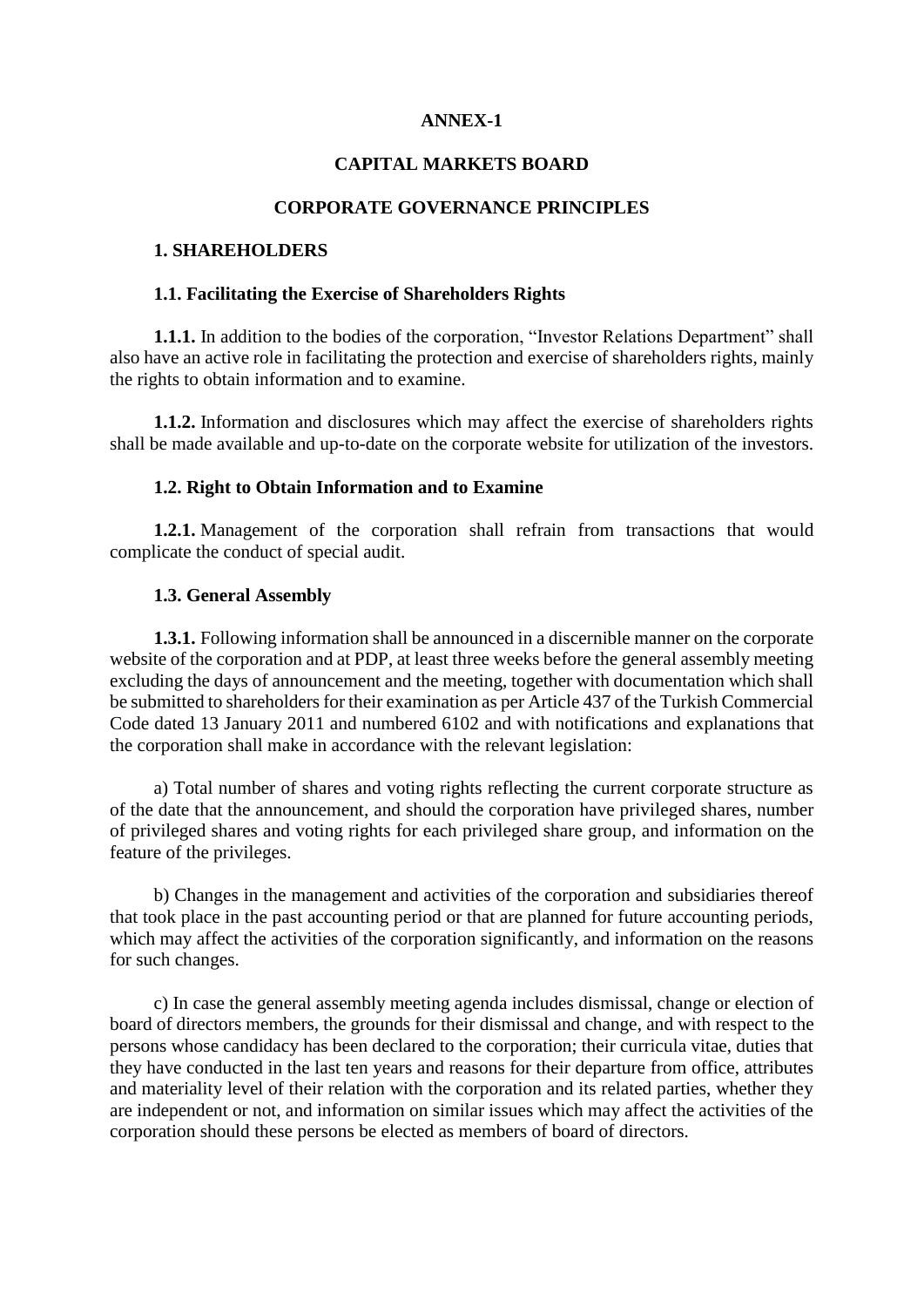ç) Written requests of shareholders submitted to the Investor Relations Department for inclusion of an item into the agenda, and in the event that the board of directors does not accept the proposals, such proposals which have not been accepted and grounds for their refusal.

d) In case the agenda includes amendments to articles of association, relevant resolution of the board of directors and former and new versions of the articles of association.

**1.3.2.** While preparing the agenda for the general assembly, each proposal shall be submitted under a separate topic, and each topic in the agenda shall be phrased explicitly and in a manner not to cause different interpretations. Attention shall be paid for not using expressions such as "other", "miscellaneous" etc. in the agenda. Information to be provided prior to the general assembly meeting shall be given with reference to the relevant agenda items.

**1.3.3.** In order to promote the attendance of shareholders, the general assembly meeting shall be conducted in a manner that does not cause inequality among shareholders, and that enables the attendance of the shareholders with minimum cost. For this purpose, the meeting shall be conducted at the place where the numerical majority of shareholders are located in , provided that this matter is set forth in the articles of association.

**1.3.4.** The chairperson of the meeting shall be prepared and obtain the required information in advance regarding the conduct of the general assembly meeting in accordance with the Turkish Commercial Code, the Law and relevant legislation.

**1.3.5.** The chairperson of the meeting shall be attentive in the general assembly meeting that the agenda items should be expressed in an objective and detailed manner with a clear and comprehensible method. Shareholders should be provided with equal opportunities to express their opinions, and raise questions. The chairperson of the meeting shall ensure that each question raised by the shareholders and which is not a commercial secret is responded directly in the general assembly. In case the question posed is not related to the agenda or is too complicated to be responded during the meeting, then the question shall be responded in writing within 15 days by the Investor Relations Department. All questions posed in the general assembly meeting and all responses to these questions shall be announced to public via the corporation's website by the Investor Relations Department within 30 days at the latest following the date of the general assembly meeting.

**1.3.6.** In cases where shareholders who have management control, members of board of directors, executives, and their spouses, relatives by blood or marriage up to second degree conduct a significant transaction with the corporation or subsidiaries thereof which may cause a conflict of interest, and/or conduct a transaction on behalf of themselves or a third party which is in the field of activity of the corporation or subsidiaries thereof, or become an unlimited shareholder to a corporation which operates in the same field of activity with the corporation or subsidiaries thereof, such transactions shall be included in the agenda as a separate item for providing detailed information at the general assembly meeting on the matter, and shall be recorded in the minutes of meeting.

**1.3.7.** Persons who have the opportunity to access information of the corporation in a privileged way, other than those listed under principle (1.3.6), shall inform the board of directors to have this item added to the agenda in order to provide information at the general assembly regarding the transactions that they have conducted on their own behalf within the scope of the corporation's field of activity.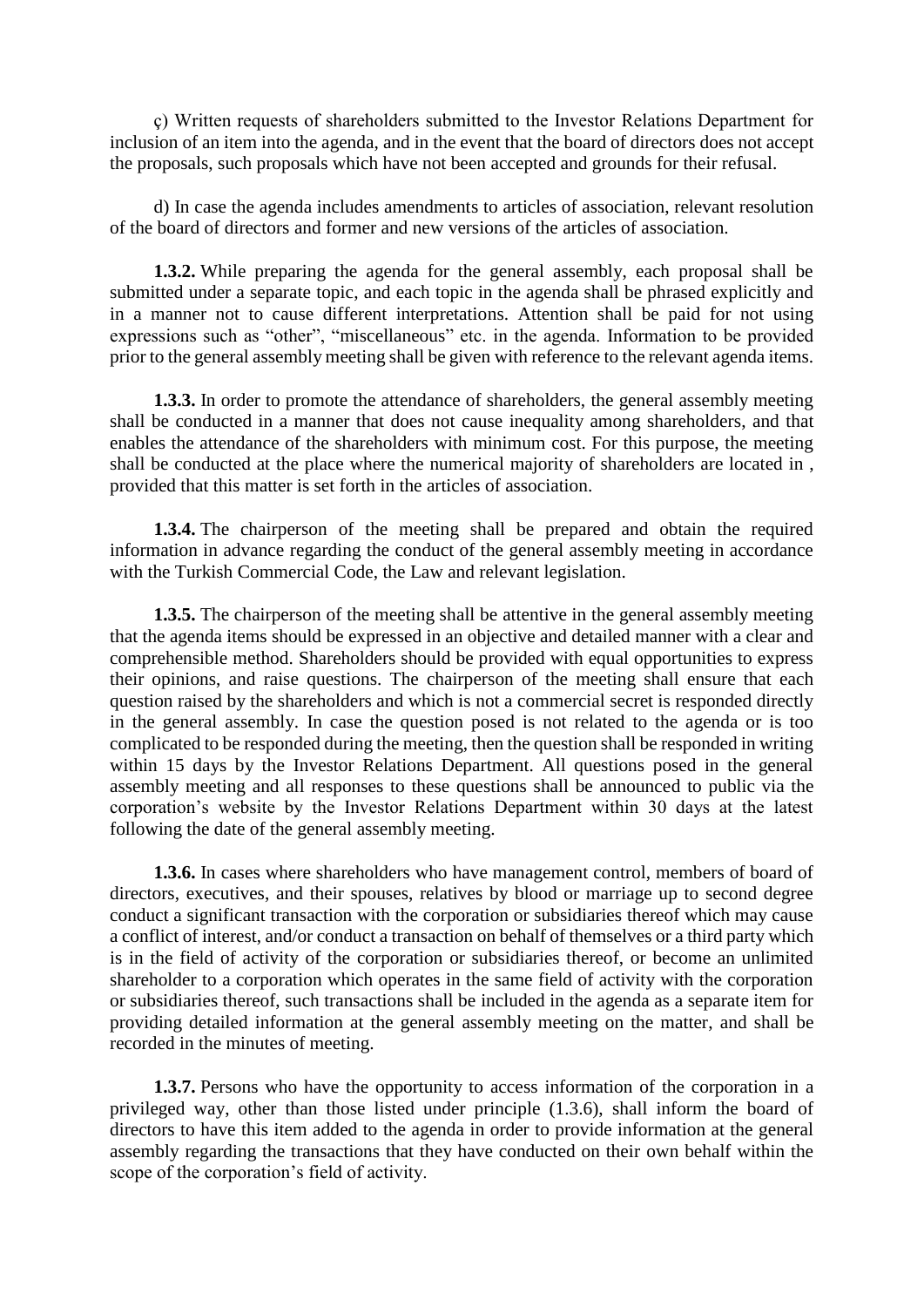**1.3.8.** It shall be ensured that the members of board of directors, other related persons, officers who are responsible in preparation of the financial statements and the auditors are present at the general assembly meeting in order to provide required information and respond to questions in relation to specific agenda items.

**1.3.9.** With respect to transactions of Corporations;

**a)** In transactions such as asset and service purchase and obligation transfer transactions, the rate of the transaction amount comparing to the total asset amount as per the latest financial statements disclosed to public, or to the revenue amount as per the latest financial statements disclosed to public, or to the value of the corporation to be calculated on the basis of the average of the daily corrected weighted average prices of the six-month term prior to the board of directors resolution date,

**b)** In transactions such as asset and service sale, the rate of the transaction amount (in case the net book value of the asset is higher, the rate of the net book value) comparing to the total asset amount as per the latest financial statements disclosed to public, or to the revenue amount (in cases where the asset is transferred, leased out or right in rem is established thereon, the rate of the profit earned from the asset comparing to the profit of the corporation before taxation on its ongoing operations as per the latest financial statements) (with the exception of establishment of right in rem arising from ordinary activities of banks and financial institutions) as per the latest financial statements disclosed to public, or to the value of the corporation to be calculated on the basis of the average of the daily corrected weighted average prices of the sixmonth term prior to the board of directors resolution date,

exceed 10%, or an activity is ceased; approval of the majority of independent members shall be required in order to execute the board of directors resolution in relation to such transactions. In cases where the board of directors resolution has not been taken with a unanimous vote of attending members, the signed board of directors resolution and the dissenting opinions shall be disclosed at PDP.

In lease transactions and/or other transactions in which cash flows may be certainly dissociated, net present value of the total annual gross lease income/expense and/or other income/expense calculated in accordance with the reduced cash flow method shall be taken into consideration as the transaction amount.

In cases where the majority of the independent board members do not approve the transaction, this situation shall be disclosed at PDP in a manner including a satisfactory explanation and the transaction shall be submitted to the approval of the general assembly. In general assembly meetings, the principles in the sixth paragraph of Article 29 of the Law shall apply.

In cases where, the rates calculated within the framework of the principles stated in this paragraph are negative or non-applicable for the reasons such as obtaining unreasonably high results, such rates shall not be taken into consideration during assessment and this situation shall be disclosed at PDP so as to include a satisfactory explanation. In cases where the amount corresponding to 10% of the revenue is lower than the amount corresponding to two per thousand of the total shareholders' equity; rate based on the revenue shall not be deemed applicable.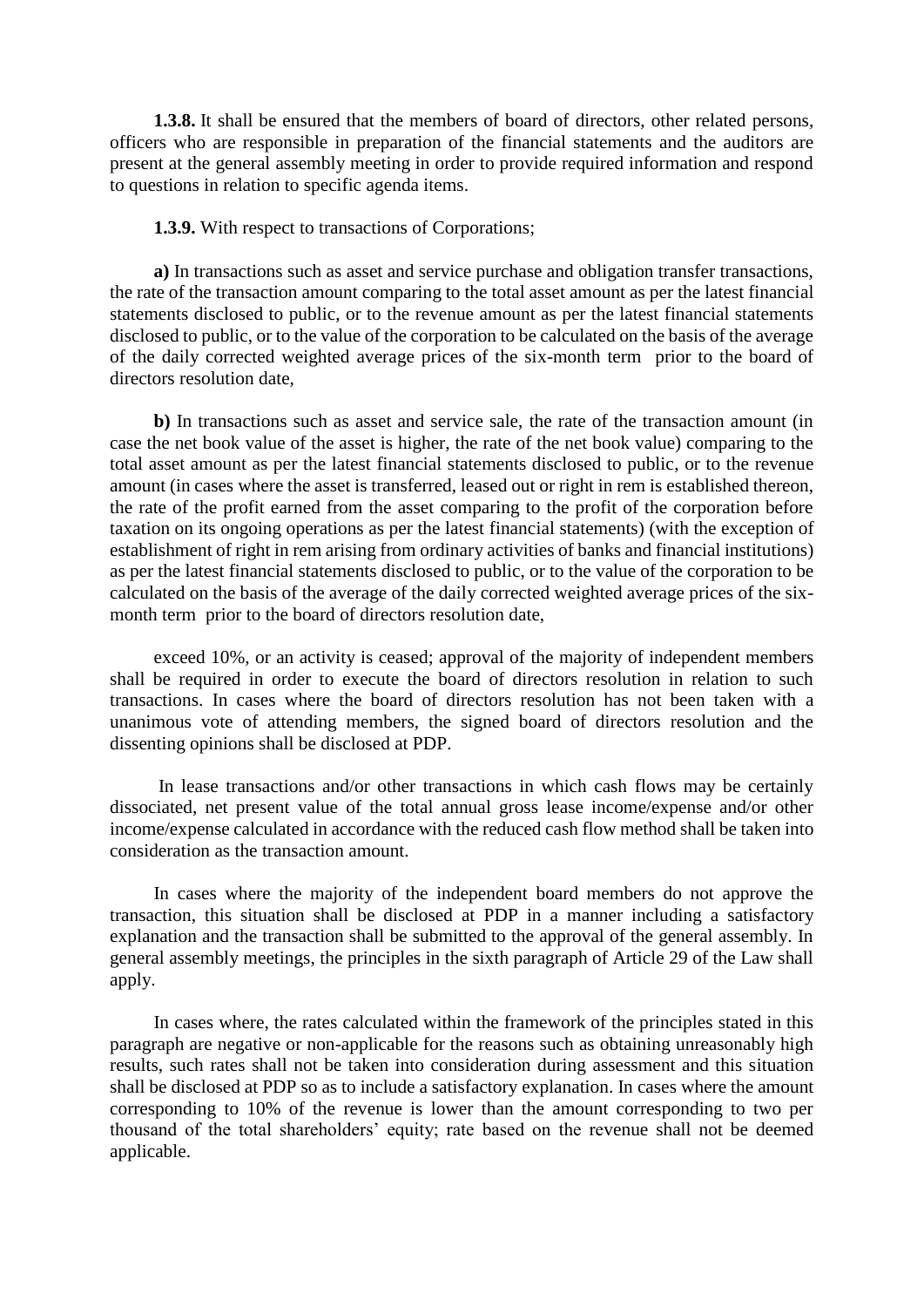**1.3.10.** A policy regarding donations and contributions shall be formed and submitted to the approval of the general assembly. Information regarding the amounts and beneficiaries of all donations and contributions made within the term in line with the policy approved by the general assembly and the amendments in the policy shall be provided to the shareholders through a separate agenda item at the general assembly meeting.

**1.3.11.** General assembly meetings may be conducted open to public including stakeholders and media, provided that those shall not have the right to speak and a provision may be included in the articles of association in this respect.

# **1.4. Voting Right**

**1.4.1.** Any actions that may complicate the use of voting rights must be avoided. Each shareholder shall be given the opportunity to exercise his/her voting right, including cross border voting, in the most appropriate and convenient manner.

**1.4.2.** Privileges regarding voting rights should be avoided. In case there is a privilege in voting rights, privileges that may prevent the holders of publicly traded shares from being represented at the board of directors of the corporation shall in principle be revoked.

**1.4.3.** In case cross ownership is associated with a control relationship, the corporations in such cross ownership shall avoid exercising their voting rights in the general assembly meeting of corporations in which they have cross ownership, provided that no compulsory cases arise, such as ensuring a quorum, and this matter shall be disclosed at the PDP in accordance with the relevant legislation.

# **1.5. Minority Rights**

**1.5.1.** Maximum diligence shall be performed for the exercise of minority rights.

**1.5.2.** Minority rights may be defined in the articles of association for shareholders holding less than one twentieth of the capital of the corporation. The scope of minority rights may be extended in the articles of association.

# **1.6. Dividend Right**

**1.6.1.** The corporation shall have a clearly defined and consistent dividend distribution policy. This policy shall be submitted for the approval of the shareholders at the meeting of general assembly and shall be disclosed to public via the corporate website of the corporation.

**1.6.2.** Policy of dividend distribution shall contain the minimum information to ensure that shareholders can foresee the procedure and principles of dividend distribution out of profits that the corporation shall obtain in the future.

**1.6.3.** In case the board of directors proposes not to distribute dividends to the general assembly, the reason for such proposal and information as to use of the profits shall be included into the agenda item regarding dividend distribution.

**1.6.4.** A balanced policy shall be followed with regard to dividend distribution, between the benefits of the shareholders and the corporation.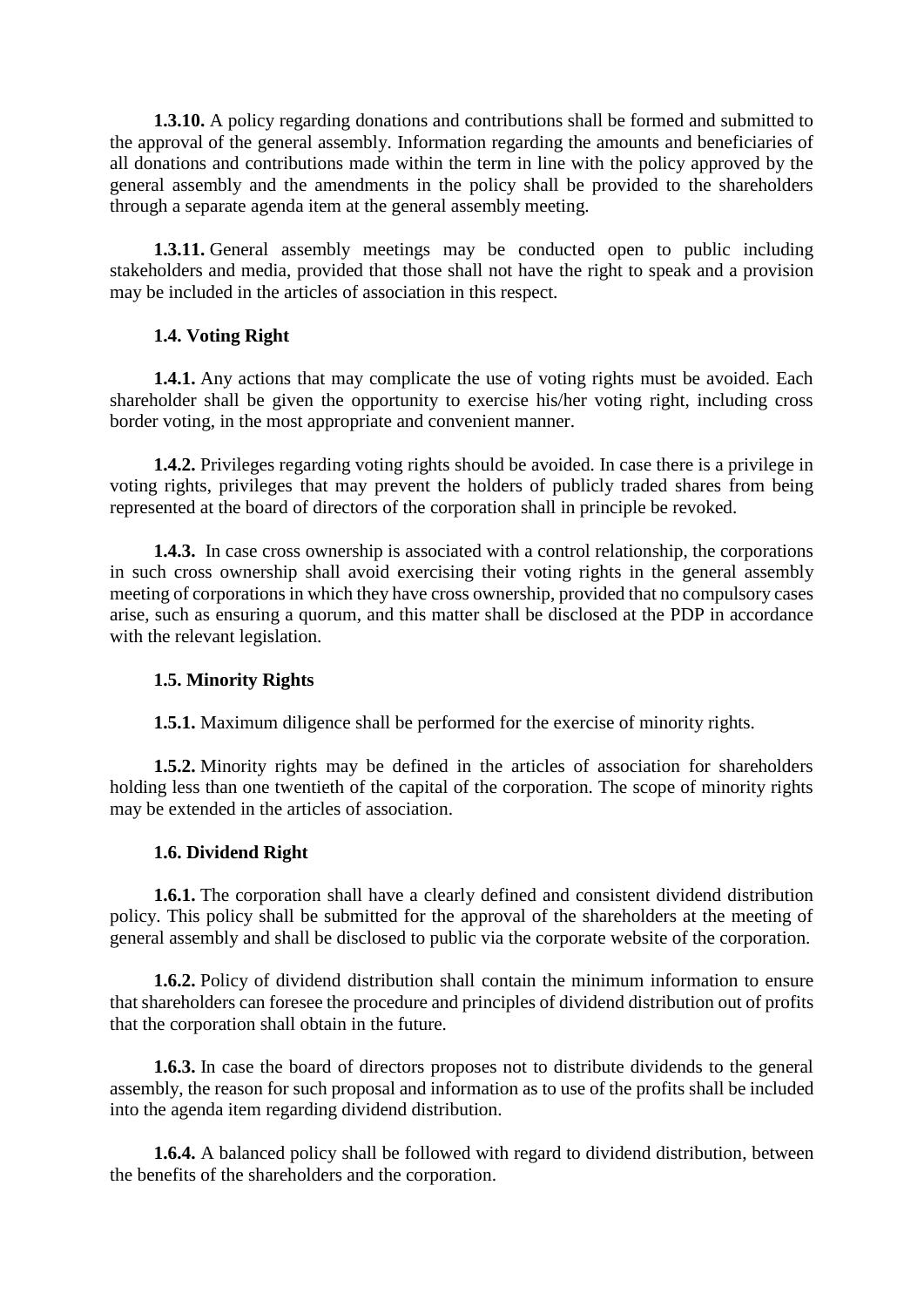# **1.7. Transfer of Shares**

**1.7.1.** Practices that would complicate the free transfer of shares shall be avoided.

# **2. PUBLIC DISCLOSURE AND TRANSPARENCY**

# **2.1. Corporate Website**

**2.1.1.** In addition to information mandatory to disclose pursuant to relevant legislation, the corporate website of the corporation shall also include trade registry information; up-to-date information about shareholding and management structure; detailed information about privileged shares, the final version of the corporation's articles of association together with date and numbers of the Turkish Trade Registry Gazettes in which amendments were published; material information disclosures; financial statements, annual reports, prospectuses and other documents for public disclosure, agendas of the general assembly meetings, lists of attendees and meeting minutes, form for proxy voting at the general assembly meeting, mandatory information forms prepared for tender offer or proxy solicitation and similar forms, policy for buy-back, if any, dividend distribution policy, notification policy, ethical rules established by the corporation, and under the heading of frequently asked questions, information requests from the corporation, questions and complaints and answers provided. In this context, the corporate website shall contain information of the last 5-year-term as a minimum.

**2.1.2.** Shareholding structure of the corporation, names, number and ratio of shares, and privileges of real person shareholders who have more than 5% shareholding cleared from indirect relations and cross ownership relations, shall be disclosed by being updated at least every 6 months.

**2.1.3.** Notifications of financial statements, except for material events and footnotes, which are mandatory to be disclosed to public in accordance with capital markets legislation shall be disclosed at PDP in English as well as in Turkish. Disclosures made in English shall be true, full, direct, comprehensible, satisfactory and consistent with the Turkish version thereof as a summary, to the extent that the disclosure assists the beneficiaries to make a decision.

**2.1.4.** Information on the website shall be prepared also in foreign languages to be selected in line with the requirements, in completely same content with the Turkish version, for use by international investors.

# **2.2. Annual Report**

**2.2.1.** The board of directors shall issue the annual report in a detailed way to ensure that the public can reach complete and true information with respect to the activities of the corporation.

**2.2.2.** In addition to the information under relevant legislation and corporate governance principles, annual reports shall also include;

**a)** Information on duties of the members of the board of directors and executives conducted outside the company, and declarations on independence of the members of board of directors,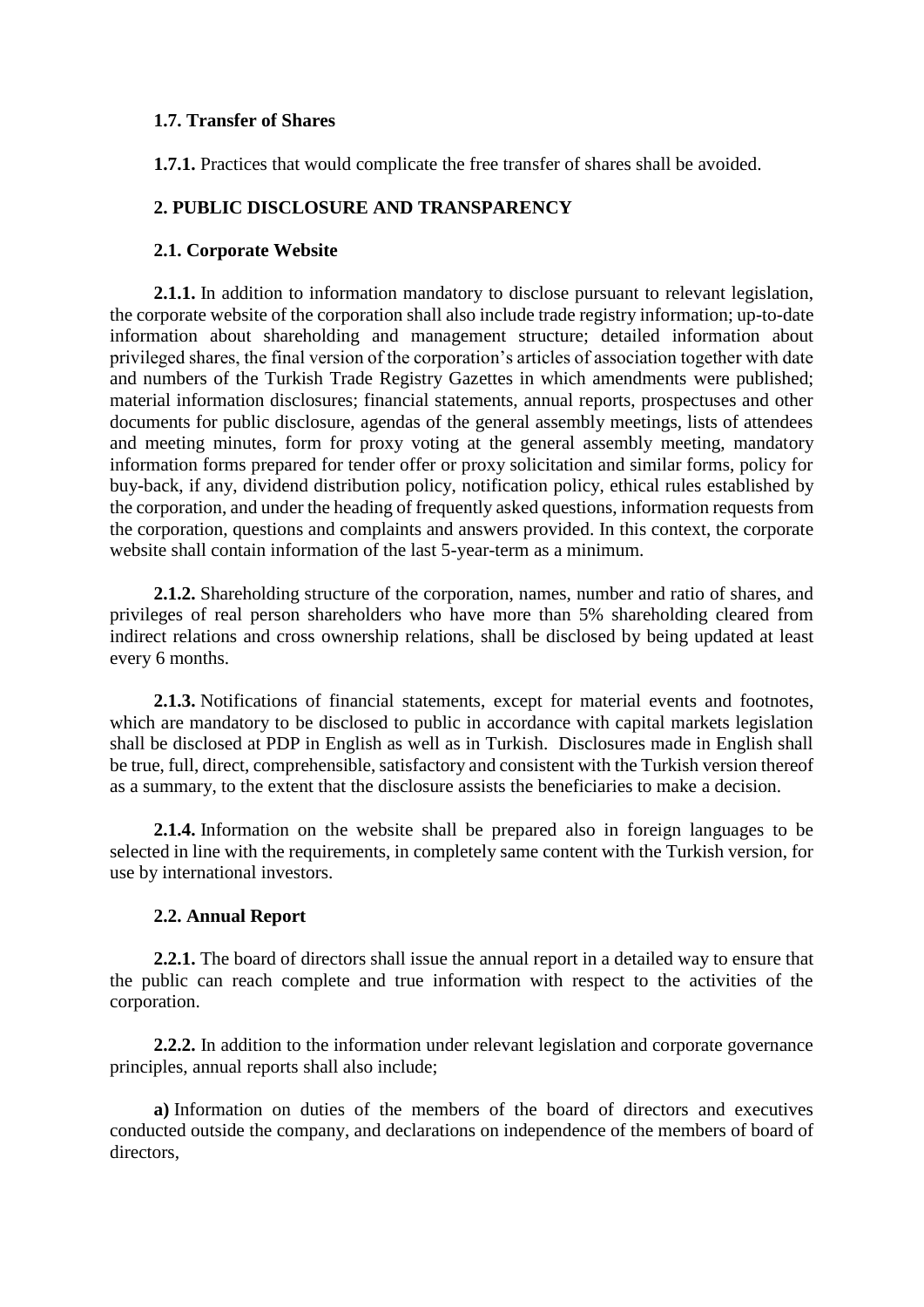**b**) Information on members of committees established under the board of directors, meeting frequency of these committees, evaluation of the board of directors regarding the working principles including activities conducted and efficiency of the committees,

**c)** Number of meetings of the board of directors in a year and attendance of the members of board of directors to these meetings,

**ç)** Information on amendments to legislation, which may significantly affect the activities of the corporation,

**d)** Information on significant lawsuits filed against the corporation and the possible results thereof,

**e)** Information on conflicts of interest between the corporation and institutions that it receives services on matters such as investment advice and rating, and the measures taken by the corporation in order to avoid these conflicts of interest,

**f)** Information on cross ownership whereby direct contribution to the capital exceeds 5%,

**g)** Information on social rights and vocational training of employees, and activities of corporate social responsibility with respect to corporate activities that cause social and environmental results.

## **3. STAKEHOLDERS**

### **3.1. Corporation's Policy on Stakeholders**

**3.1.1.** Stakeholders are persons, institutions or interest groups that are related with the achievement of goals or activities of the corporation such as employees, creditors, clients, suppliers, trade unions, various non-profit organizations. In its transactions and activities, the corporation shall protect the rights of stakeholders, which have been regulated in legislation and mutual contracts. In case the rights of stakeholders are not protected by relevant legislation and mutual contracts, the rights of stakeholders shall be protected within the framework of bona fide principles and within the capabilities of the corporation.

**3.1.2.** Effective and rapid compensation shall be offered in case the rights of stakeholders that are protected under the relevant legislation and contracts are violated. The corporation shall facilitate the utilization of mechanisms such as compensation provided for stakeholders as per legislation. Furthermore, the corporation shall form a policy on compensation towards the corporation's employees and disclose this policy to public via the corporate website.

**3.1.3.** Stakeholders shall be informed adequately with regard to the corporation's policy and procedures on protection of their rights by using the corporate website as well.

**3.1.4.** Corporation shall establish the required mechanisms for informing the corporate governance committee or audit committee by stakeholders on transactions of the corporation breaching relevant legislation and which are not ethically acceptable.

**3.1.5.** In cases where conflicts of interest arise among the stakeholders or a stakeholder is involved in more than one interest group; a balanced policy, as far as possible shall be followed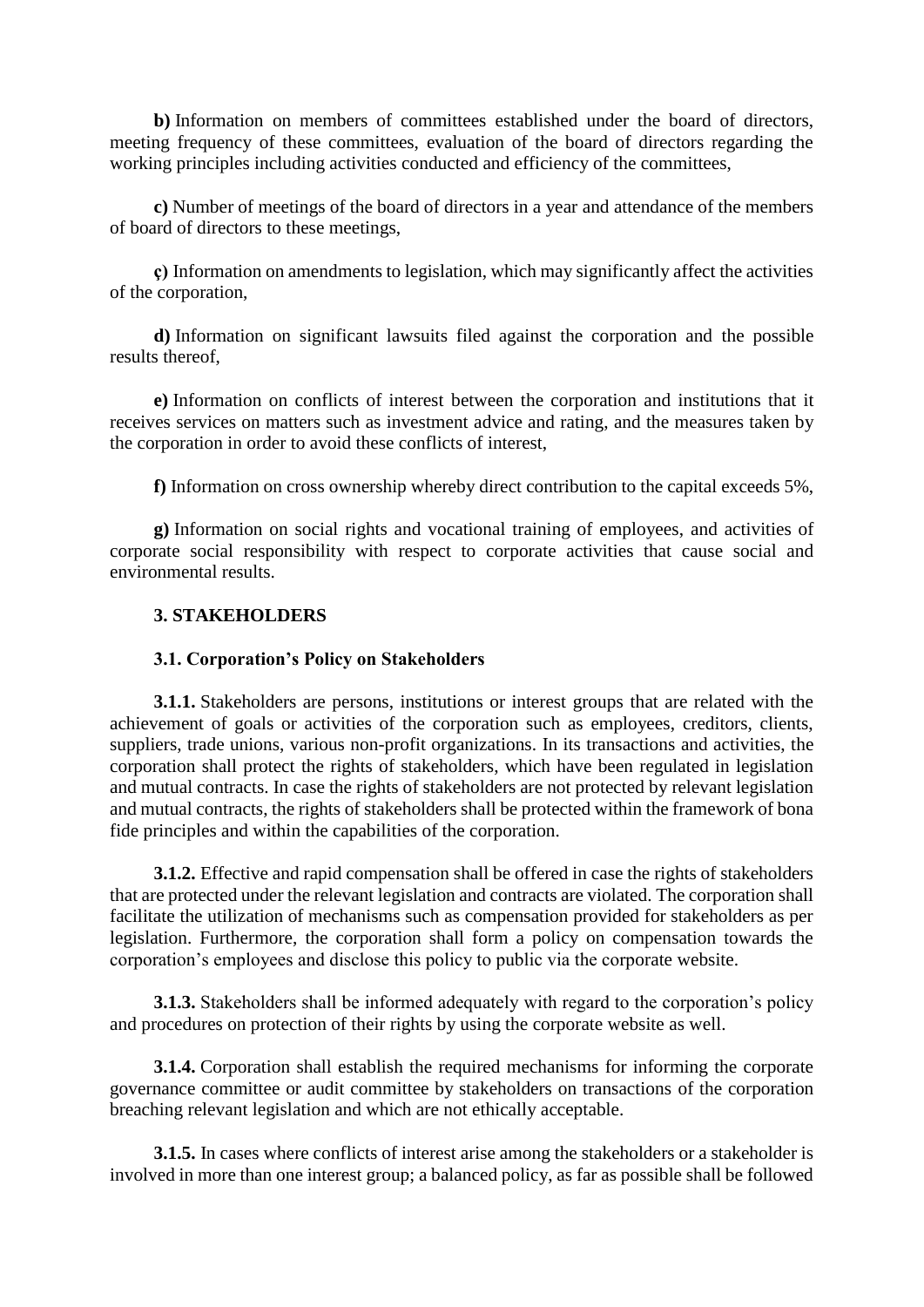with regard to protection of vested rights, and each right shall be aimed to be protected independently.

# **3.2. Supporting the Participation of the Stakeholders in the Corporation's Management**

**3.2.1.** Models supporting the participation of stakeholders, primarily corporation's employees, in management, shall be developed in a manner not to hinder the activities of the corporation. Such models adopted by the corporation shall be incorporated into the internal regulations or articles of association of the corporation.

**3.2.2.** With respect to significant decisions that affect stakeholders, opinions of the stakeholders shall be taken.

## **3.3. Human Resources Policy of the Corporation**

**3.3.1.** When establishing employment policies and preparing career plans, the corporation shall adopt the principle to provide equal opportunities to individuals who have similar specifications. In cases where the change of duty of the managers may cause a disruption in corporate governance, a succession plan shall be made with respect to the determination of the managers to be appointed.

**3.3.2.** Recruitment criteria shall be determined in writing and shall be complied with.

**3.3.3.** The corporation shall be fair in all rights provided to employees, organize training programs for improvement of the knowledge, skill and experience of employees, and issue training policies.

**3.3.4.** The corporation shall enable exchange of opinions by organizing meetings for informing employees on issues such as financial standing of the corporation, remuneration, career planning, education, health, and for exchange of opinions.

**3.3.5.** Decisions taken in relation to employees or developments relevant to employees shall be notified to employees or representatives thereof and, the opinion of the trade union shall also be taken in such decisions.

**3.3.6.** Job definition and distribution of duties, and criteria for performance and rewards shall be announced to employees. Productivity shall be considered in determination of remuneration and other benefits granted to the employees. The corporation may arrange employee stock ownership plans.

**3.3.7.** Measures shall be taken in order to prevent discrimination in terms of race, religion, language and gender among employees, and to protect employees against any physical, psychological and emotional mistreatment in the corporation.

**3.3.8.** The corporation shall support efficient recognition of the freedom to establish association and the right of collective bargaining.

**3.3.9.** Safe working environment and conditions shall be ensured for employees.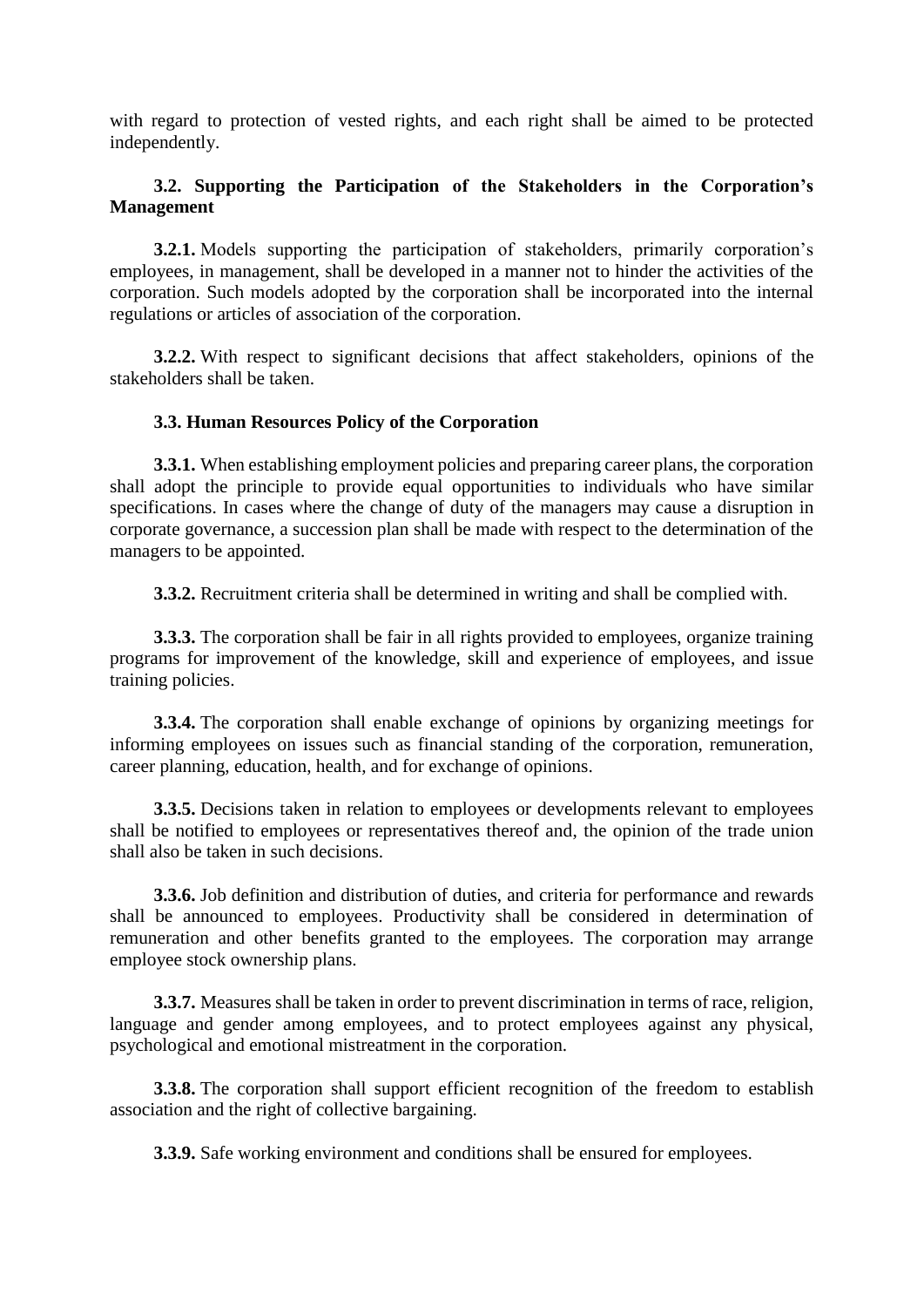# **3.4. Relations with Customers and Suppliers**

**3.4.1.** The corporation shall take all measures in order to ensure that its customers are fully satisfied with the marketing and sale of its goods and services.

**3.4.2.** Requests of customers concerning their purchases of goods and services shall be handled in a quick and efficient manner, and any delay in handling customer requests shall be notified to customers before the end of the time period.

**3.4.3.** The corporation shall comply with the quality standards of goods and services and be attentive to preserve the standard. For this purpose, a specific guarantee shall be provided with respect to quality.

**3.4.4.** The corporation shall be diligent to keep the confidentiality of commercial secrets of customers and suppliers.

# **3.5. Ethical Rules and Social Responsibility**

**3.5.1.** Operations of the corporation shall be carried out in accordance with ethical rules disclosed to public via the corporate website.

**3.5.2.** The corporation shall be sensitive towards its social responsibilities and comply with regulations and ethical rules with respect to environment, consumers, public health. The corporation shall support and respect internationally recognized human rights. The corporation shall combat against any kind of corruption including embezzlement and bribery.

# **4. BOARD OF DIRECTORS**

## **4.1. Functions of the Board of Directors**

**4.1.1.** The board of directors shall manage and represent the corporation through its strategic decisions by protecting primarily, the long-term interests of the corporation with a rational and prudent risk management approach that maintains an appropriate balance of the corporation's risks, growth, and returns.

**4.1.2.** The board of directors shall define the strategic targets of the corporation, determine the work force and financial resources that the corporation would require, and audit the performance of the management.

# **4.2. Principles of Activity of the Board of Directors**

**4.2.1.** The board of directors shall conduct its activities in a transparent, accountable, fair and responsible manner.

**4.2.2.** In case there is delegation of duties among board members, duties and authorities of the members of the board of directors shall be announced in its annual report.

**4.2.3.** The board of directors shall establish internal control systems consisting of risk management, information systems and processes, which may minimize the effects of risks on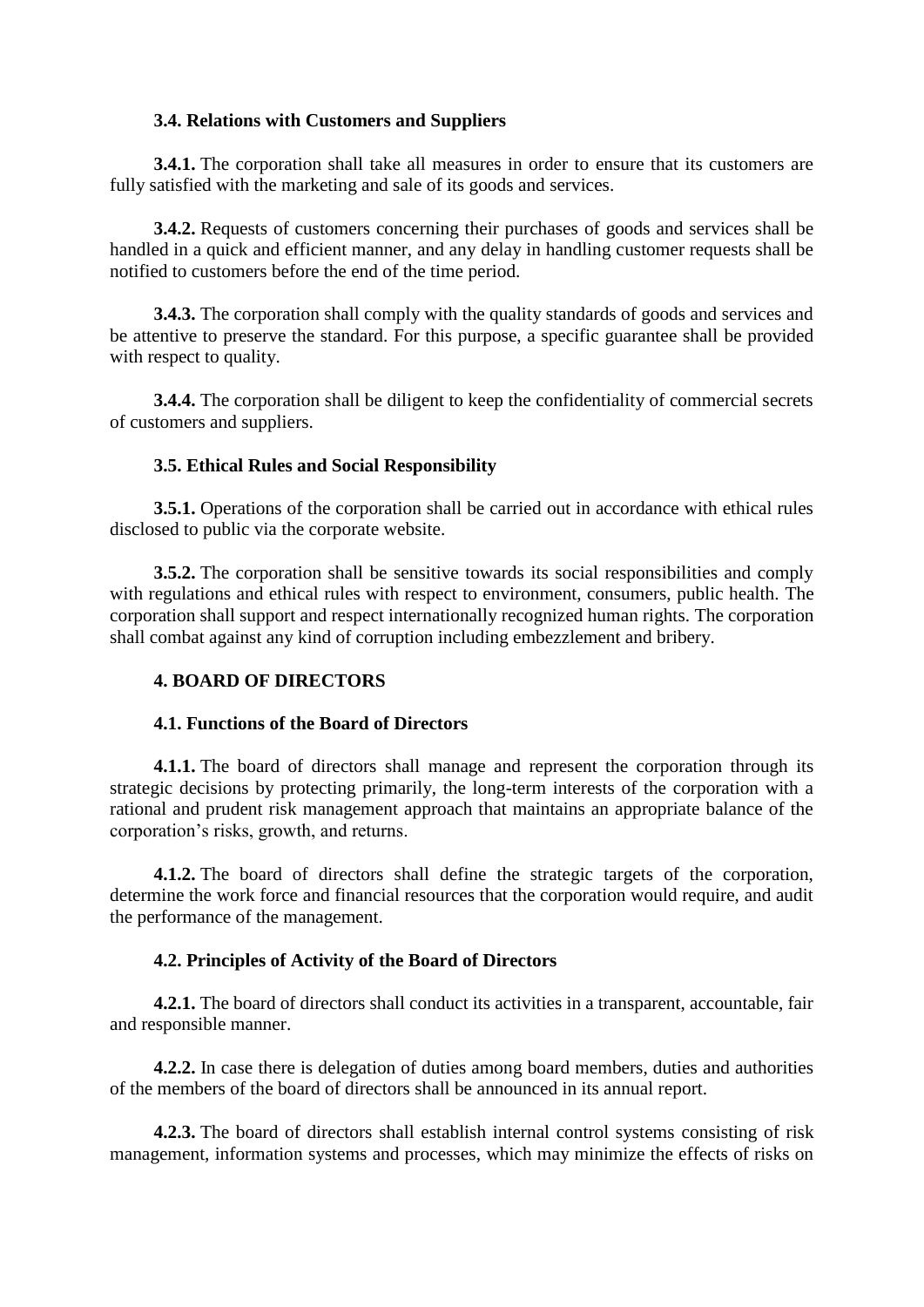stakeholders of the corporation, mainly on shareholders, upon consideration of opinions of the relevant committees of the board of directors.

**4.2.4.** The board of directors shall review the efficiency of their risk management system and internal control system at least once a year. The Board of directors shall provide information regarding the functioning and efficiency of the internal control system in its annual report.

**4.2.5.** Authorities of the chairperson of the board of directors and the chief executive officer/general manager shall be explicitly separated and this separation shall be set forth in writing in the articles of association. No one in the corporation should be singly delegated with unlimited decision-making authority.

**4.2.6.** In case it has been resolved that the chairperson of the board of directors and the chief executive officer/general manager will be the same person, this situation shall be disclosed at PDP with its grounds.

**4.2.7.** The board of directors shall act as leader in ensuring efficient communication between the corporation and the shareholders, in resolving and settling disputes that may arise, and for this purpose it shall be in close cooperation with the corporate governance committee and Investor Relations Department.

**4.2.8.** Damages to the corporation that may be caused by faults of the board of directors during the performance of their duties shall be insured for an amount exceeding 25% of the corporation's capital and this matter shall be disclosed at PDP.

## **4.3. Structure of the Board of Directors**

**4.3.1.** The number of members of the board of directors, provided that the number is not less than five in any case, shall be determined in order to ensure that the board members conduct productive and constructive activities, make rapid and rational decisions and efficiently organize the establishment and activities of the committees.

**4.3.2.** A majority of the members of the board of directors shall consist of members who do not have an executive duty. A non-executive member of the board of directors shall be a person who does not have any administrative duty other than being a board member, or to whom no executive units report, and who is not involved in the daily work flow or ordinary activities of the corporation.

**4.3.3.** Among non-executive board members, there shall be members who have the ability to fulfill their duties without being prejudiced.

**4.3.4.** The number of independent board members may not be less than one third of the total number of members. In calculation of the number of independent board members, fractions shall be considered as the following whole number. In any case, the number of independent board member shall not be less than two.

**4.3.5.** The term of office of the independent members of the board of directors shall be up to three years and they may be nominated and elected again.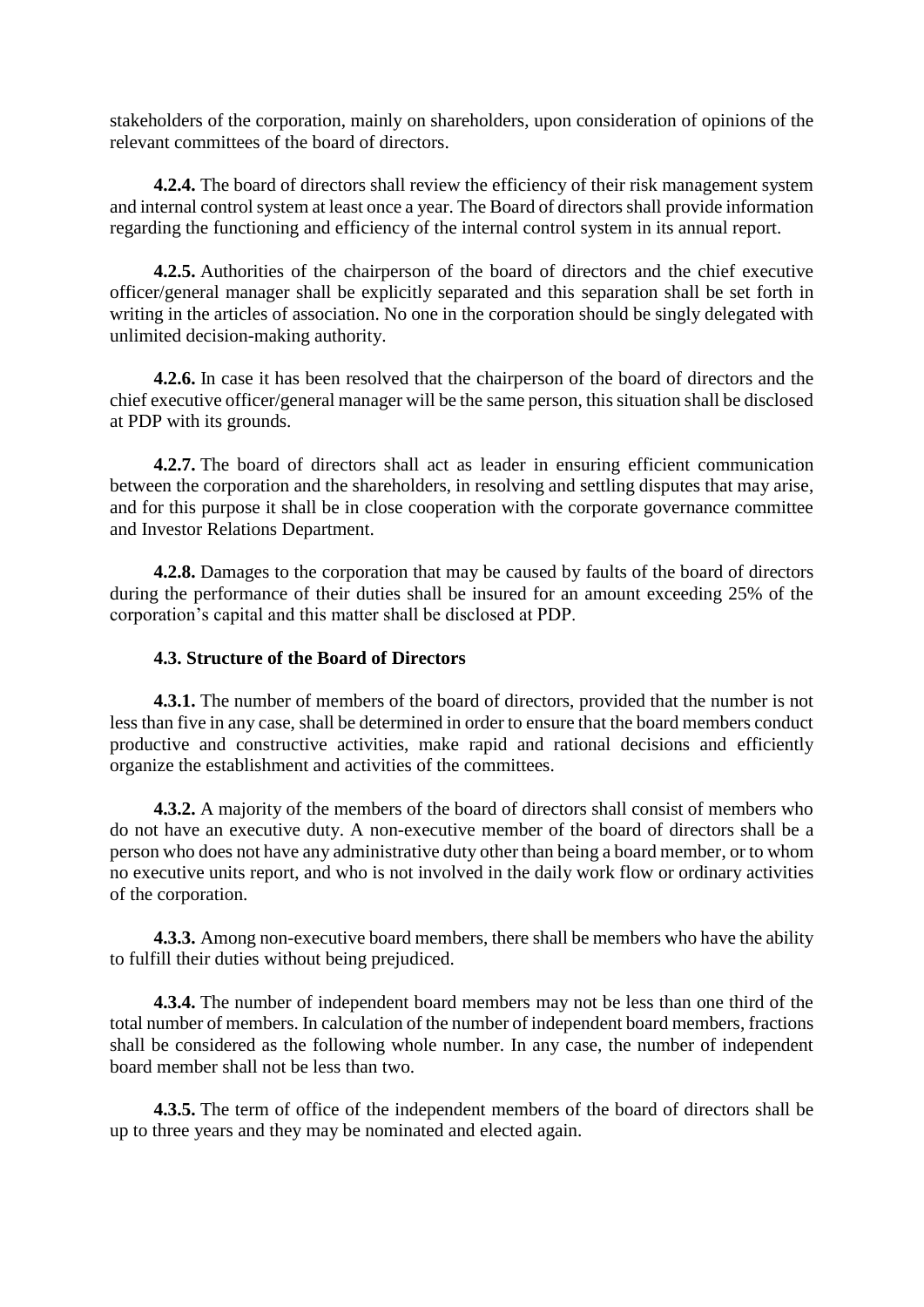**4.3.6.** A member of the board of directors who meet the following conditions shall be referred to as an "independent member":

**a)** Not having a relationship between themselves, or their spouse and relatives by blood or marriage up to second degree, and the corporation, companies where the corporation holds management control<sup>1</sup> or significant influence<sup>2</sup>, and shareholders who hold management control of the corporation or have significant influence in the corporation, and legal entities in which these shareholders hold management control, in terms of employment at an administrative level to take upon significant duties and responsibilities within the last five years, not to own more than 5% of the capital or voting rights or privileged shares jointly or solely, or not having established a significant commercial relation.

**b)** Not having been a shareholder (5% and more), an employee at an administrative level to take upon significant duties and responsibilities, or member of board of directors within the last five years in companies that the corporation purchases or sells goods or services at a significant level within the framework of contracts executed, especially on audit (including tax audit, statutory audit, internal audit), rating and consulting of the corporation, at the time period when the corporation purchases or sells services or goods.

**c)** To have professional education, knowledge and experience in order to duly fulfill the duties assigned for being an independent board member.

**ç)** Not to be a full time employee of public authorities and institutions after being elected, except being an academic member at university provided that is in compliance with the relevant legislation.

**d)** To be residing in Turkey in accordance with the Income Tax Law dated 31 December 1960 and numbered 193.

**e)** To be capable to contribute positively to the operations of the corporation, to maintain their objectivity in conflicts of interests between the corporation and the shareholders, to have strong ethical standards, professional reputation and experience to freely take decisions by considering the rights of the stakeholders.

**f)** To be able to allocate time for the corporation's business in order to follow up the activities of the corporation and duly fulfill the allocated duties.

**g)** Not to having been a member of the board of directors for more than a period of six years within the last ten years.

**ğ)** The same person shall not be an independent member of the board of directors in more than three corporations where the corporation or the controlling shareholders of the corporation

1

<sup>&</sup>lt;sup>1</sup> In order for the detection as to whether there is control, provision of TFRS 10 and as to whether there is significant influence provision of TMS 28 shall be taken into consideration.

<sup>&</sup>lt;sup>2</sup> In cases where the corporations within the scope of this subparagraph were inactive in the last three accounting periods, there shall be no violation of the independence criteria. In case that the ratio of turnover/profit before taxation obtained from the significant commercial relation to total turnover/profit before taxation obtained from same kind of business is 20% or higher with respect to any of the candidates for independent board member or any person from the corporation, independence shall be deemed to have been damaged.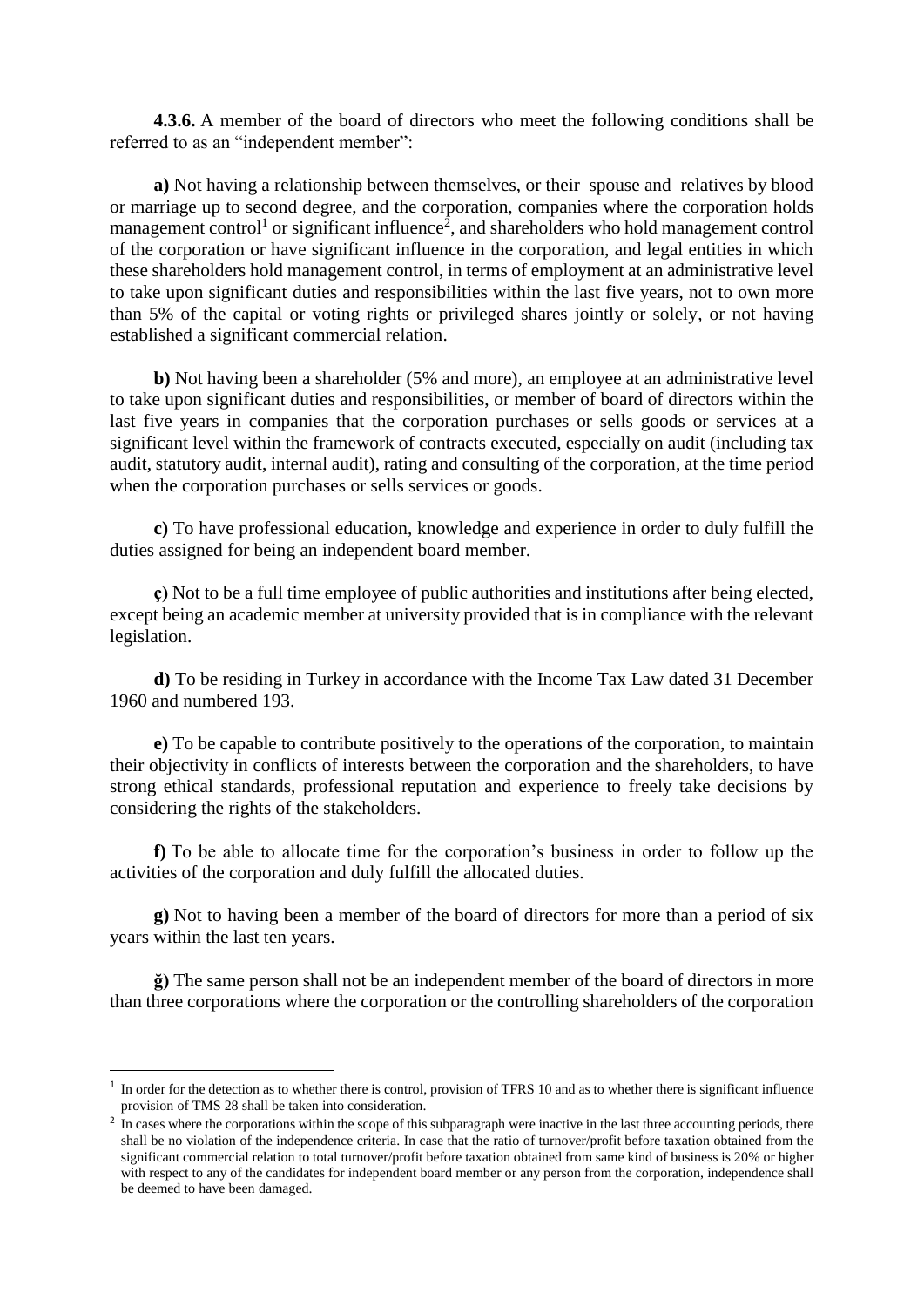hold management control, and in more than five corporations admitted to trading on the exchange in total.

**h)** Not to be registered and announced as a board member representing a legal entity.

**4.3.7.** The nomination committee shall evaluate proposed candidate for independent membership, including those of the management and the investors, by considering whether the candidate meets the independence criteria, and shall report its evaluations and submit its report to the approval of the board of directors.

Candidates for independent member of the board of directors shall submit a written declaration to the Nomination Committee at the time of their nomination, stating that they are independent within the framework of relevant legislation, articles of association and the criteria set forth above.

The Board of directors shall compile a list of candidate independent members within the framework of the report of nomination committee and send this list to the Board together with the report of the nomination committee and the resolution of the board of directors at least 60 days in advance from the general assembly meeting. In case the Board has an adverse opinion as a result of its evaluations within the framework of the principle numbered 4.3.6., it shall notify the corporation of its adverse opinion regarding the list within 30 days. A person who has been subject to the adverse opinion of the Board may not be submitted as a candidate independent member in the general assembly meeting. The corporation shall disclose at PDP the list of the candidate independent members and of the candidates who have not been accepted as candidate independent member, at the latest with the announcement of the general assembly meeting. Resolution of the general assembly of shareholders with regard to the nomination of independent members of the board of directors shall be announced together with the opposing votes and the grounds thereof, via the corporate website of the corporation.

**4.3.8.** In the event that a situation which revokes independence arises, this situation and the grounds thereof shall be immediately notified to the board of directors by the independent board member in order to be disclosed at PDP. Such a member shall simultaneously notify in writing this situation and the grounds thereof to the Board. In principle, the member who lost their independence shall resign. In order to reinstate the minimum number of members of the board of directors, the nomination committee shall make an evaluation for election of independent members to the vacant positions to perform duties until the earliest general assembly meeting and notify the result of its evaluation to the board of directors. The board of directors shall elect the independent members from among the candidates in the report of the nomination committee.

The Board of directors shall send to the Board the candidate list determined within the framework of the nomination committee within 30 days as of the date that the independent membership becomes vacant. If the Board has an adverse opinion, it shall notify the corporation of its adverse opinion within 20 days. A person who has been subject to the adverse opinion of the Board may not be nominated as an independent member. The members elected by the board of directors within this framework shall be on duty until the earliest general assembly.

The provisions set forth in this Article shall also be applicable in cases where the independent member of the board of directors resigns or becomes unable to fulfill their duties.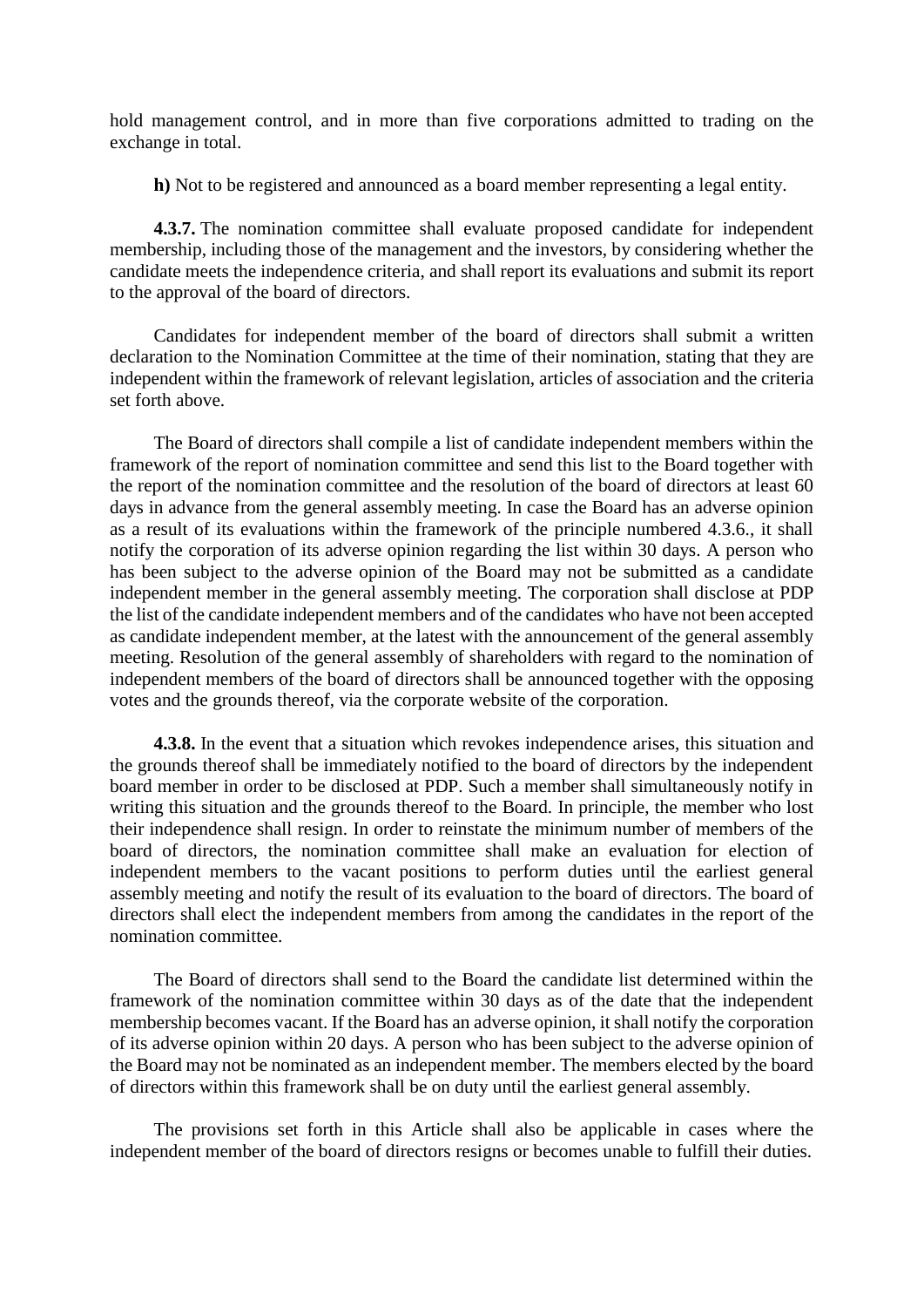**4.3.9.** With regard to the membership of women in the board of directors, the corporation shall determine a target rate, provided that it is not less than 25%, and a target time, and form a policy for this target. The Board of directors shall annually evaluate progress with respect to the achievement of this target.

**4.3.10.** At least one of the members responsible for audit shall have 5 years of experience on audit/accounting and finance.

# **4.4. Procedure of Board of Directors meetings**

**4.4.1.** Board of directors shall convene frequently in order to fulfill its duties efficiently. The Chairman of the board of directors shall determine the agenda of the board of directors meeting by consulting with other members of the board of directors and the chief executive officer/general manager. Members of the board of directors shall be diligent to attend the meetings and declare their opinion. The board of directors meeting shall also be enabled in an electronic environment.

**4.4.2.** Chairperson of the board of directors shall be responsible for submitting the information and documents relating to the agenda of the board of directors meeting for revision to provide equal information flow in a reasonable time before the meeting.

**4.4.3.** Opinions of the members who could not attend the meeting but who have notified their opinions in writing to the board of directors shall be presented to other members for information.

**4.4.4.** Each member in the board of directors shall have one voting right.

**4.4.5.** Procedure for the board of directors meeting shall be documented in writing within internal regulations of the corporation.

**4.4.6.** Board of directors meeting agenda items shall be discussed clearly and comprehensively. The chairperson of the board of directors shall use their best effort to ensure the efficient attendance of the non-executive members. Members of the board of directors shall have their dissenting opinion recorded in minutes for decisions, with reasonable and detailed grounds.

**4.4.7.** Members of the board of directors shall allocate a reasonable time for the business of the corporation. In cases where a member of the board of directors is a manager or board member in another corporation or renders consultancy services to another corporation, in principal this situation must not cause a conflict of interest and must not hinder the member from performing their duty in the corporation. Within this context, external duties that the member conducts shall be conditional on certain rules or be restricted. External duties conducted by the member of the board of directors and the grounds thereof shall be submitted to the shareholders for information, by distinguishing whether such corporation is intragroup or out of the group, together with the agenda item regarding election, at the general assembly meeting in which the election is discussed.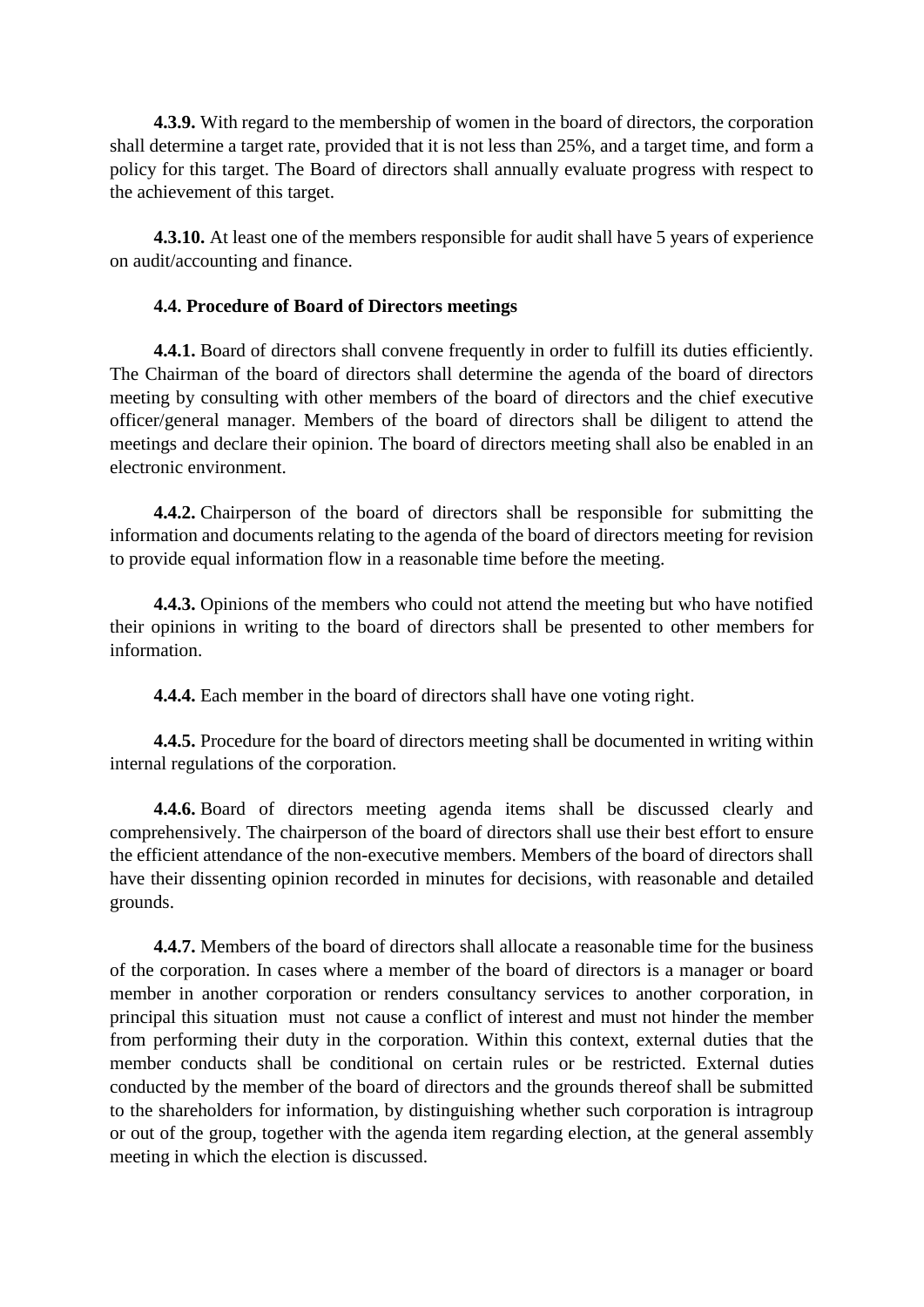### **4.5. Committees Established under the Board of Directors.**

**4.5.1.** Board of directors shall form an "Audit Committee" (except for banks), "Early Detection of Risk Committee" (except for banks), "Corporate Governance Committee", "Nomination Committee, Compensation Committee" (except for banks) in order to fulfill its duties and responsibilities in a reliable way. However, in cases where a separate nomination committee and compensation committee cannot be established due to the structure of the board of directors, corporate governance committee shall perform the duties of such committees.

**4.5.2.** Duties, working principles and the members of the committees shall be determined by the board of directors and disclosed at PDP.

**4.5.3.** Committees shall be composed of at least two members. In case there are two members, both of them, and in case there are more than two members, the majority of them shall be comprised of non-executive members of the board of directors. The chairperson of each committee shall be elected from among the independent members of the board of directors. All members of the audit committee shall be independent members of board of directors. Specialists who are not a member of the board of directors may become a member of the committees except for the audit committee.

**4.5.4.** Chief executive officer/general manager shall not have a duty in the committees.

**4.5.5.** Diligence shall be exercised to ensure that that any member of the board of directors shall not have a duty in more than one committee.

**4.5.6.** All kinds of resources and support in order for the committees to fulfill their duties shall be provided by the board of directors. Committees may invite persons deemed necessary to meetings to obtain their views.

**4.5.7.** Committees may benefit from the opinions of independent specialists on matters that they find necessary with regard to their activities. The fee for consultancy services required by committees shall be paid by the corporation. However, in this case information as to the person/institution that the service is purchased from and as to whether this person/institution has any relation with the corporation shall be stated in the annual report.

**4.5.8.** Committees shall keep a record of all their work in writing. Committees shall convene in frequency as deemed necessary for the efficiency of their work and as stated in their working principles. Committees shall submit information on their work and reports containing meeting outcomes to the board of directors.

### **4.5.9. Audit Committee**

The audit committee shall be in charge of the supervision of the corporation's accounting system, public disclosure of financial information, independent auditing, and the operation and efficiency of internal control and internal audit system. Election of the independent audit firm, initiation of the independent audit process by preparing contracts of independent audit, and the work of the independent audit firm at all levels shall be conducted under the supervision of the audit committee.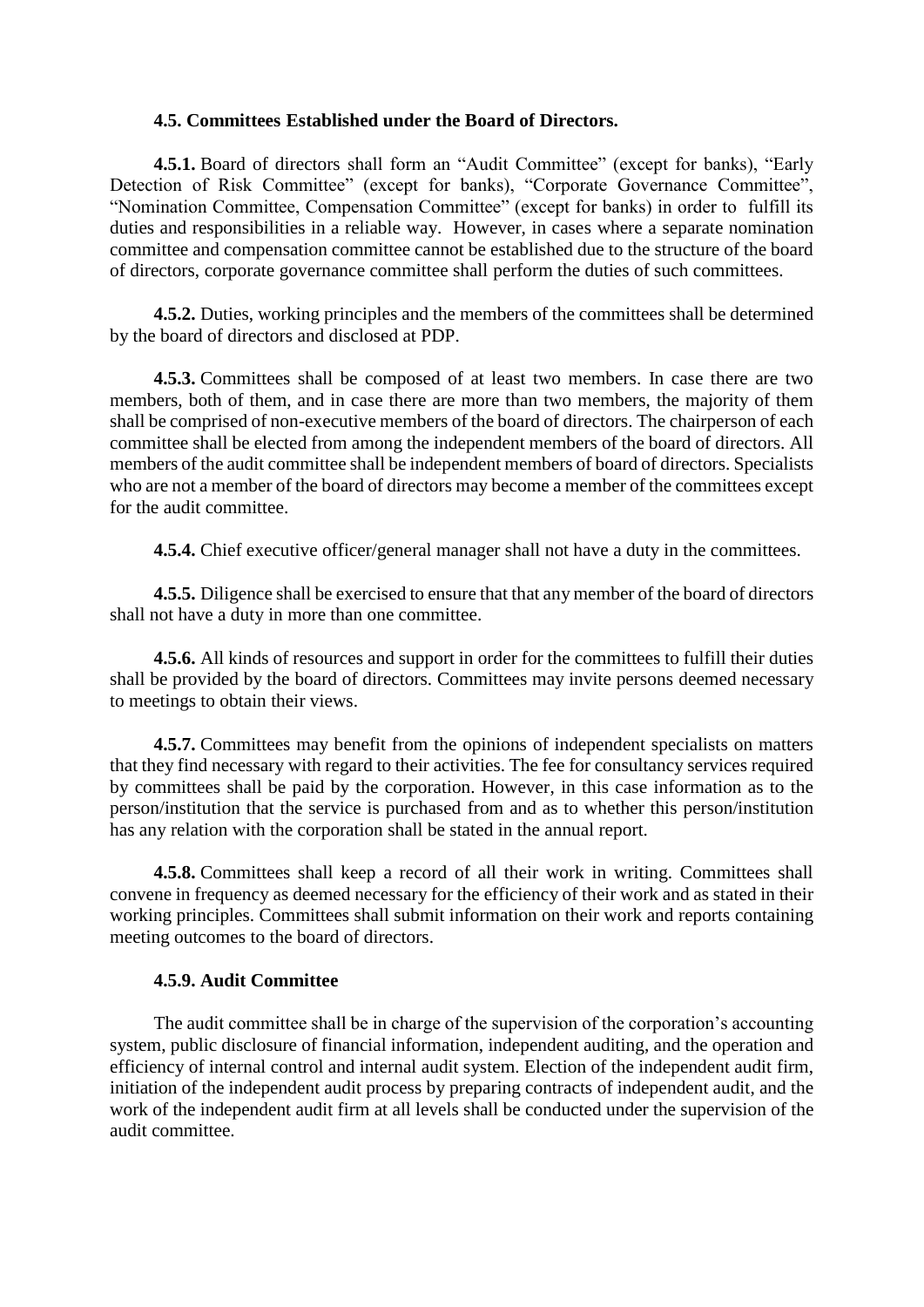The independent audit firm and the service to be procured from this firm shall be determined by the audit committee and submitted for the approval of the board of directors.

The audit committee shall designate the applicable method and criteria with regard to the review and resolution of complaints regarding the accounting and internal control system, and independent audit of the corporation, evaluation of notifications from employees of the corporation with regard to matters on accounting and independent audit of the corporation, within the framework of the confidentiality principle.

The audit committee shall notify its assessment with regard to the veracity and accuracy of the annual and interim period financial statements to be disclosed to the public and accounting principles followed by the corporation to the board of directors in writing, together with opinions of responsible executives and independent auditors of the corporation.

The audit committee shall convene at least four times a year, provided that it is once in three months, record meeting minutes and submit the resolutions to the board of directors. There shall be an explanation in the annual report with regard to the activities and meeting outcomes of the audit committee. The number of written notifications of the audit committee to the board of directors within the term of the account period shall also be set forth in the annual report.

The audit committee shall report its findings relevant to its own duty and responsibilities and evaluations relevant thereto immediately in writing to the board of directors.

### **4.5.10. Corporate Governance Committee**

The corporate governance committee shall determine whether corporate governance principles are applied, if not applied its grounds, and any conflicts of interest arising from incompliance with these principles, and shall provide advice to the board of directors in order to enhance corporate governance practices, and supervise the work of the investor relations department.

### **4.5.11. Nomination Committee**

The nomination committee shall;

**a)** Be in charge of establishing a transparent system for the determination, evaluation and training of candidates suitable for the board of directors and for executives and of conducting studies to determine policies and strategies with this regard,

**b)** Evaluate regularly the structure and productivity of the board of directors and submit its recommendations to the board of directors regarding possible amendments in this respect.

### **4.5.12. Committee on Early Detection of Risk**

The committee on early detection of risk shall be responsible for early detection of risks, which pose a threat to the existence, development and continuation of the corporation, taking the necessary measures with respect to detected risks and working on risk management. The committee on early detection of risk shall review the risk management systems at least once a year.